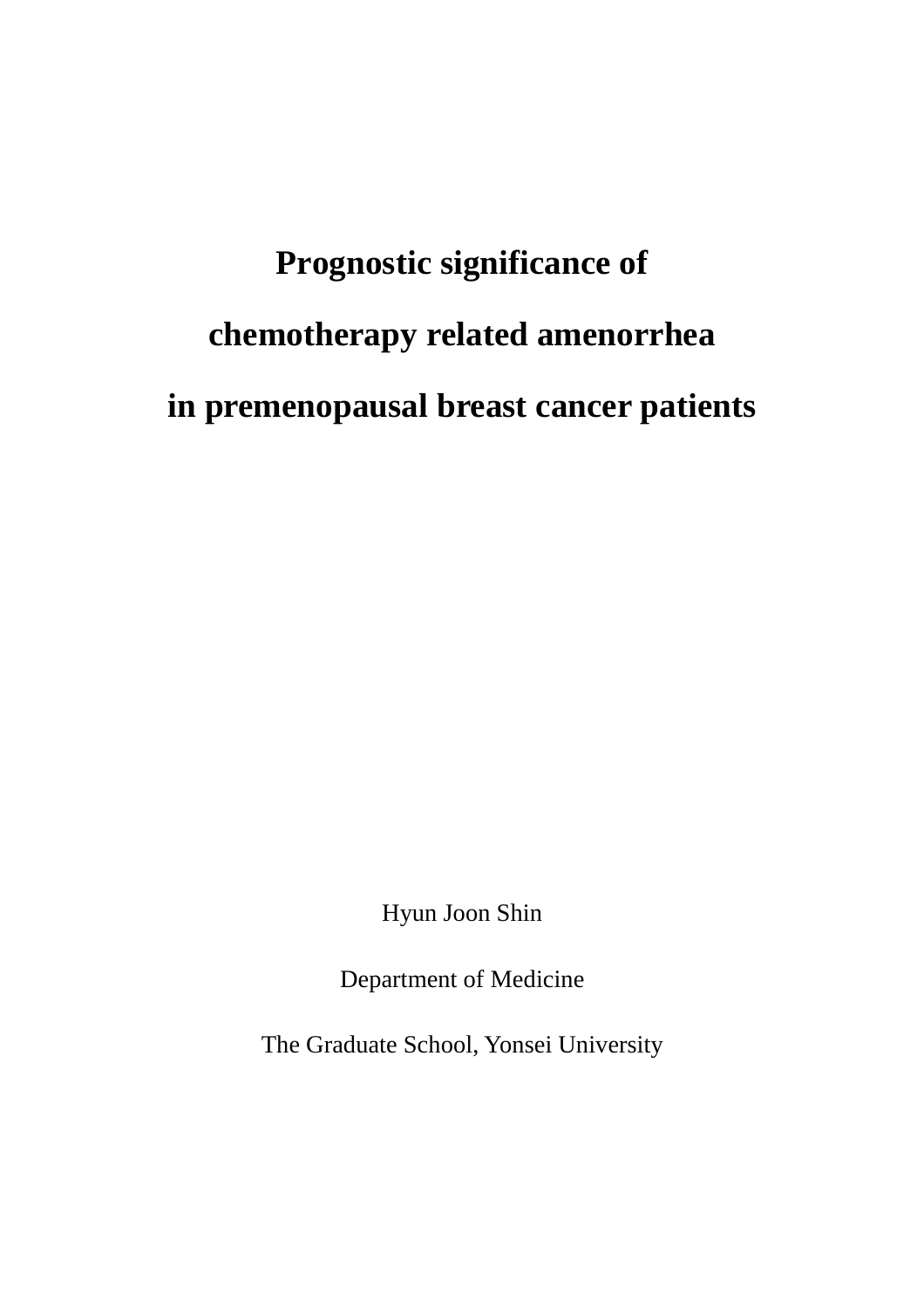# **Prognostic significance of chemotherapy related amenorrhea in premenopausal breast cancer patients**

**Directed by Professor Hyun Cheol Chung** 

**The Master's Thesis submitted to the Department of Medicine, the Graduate School of Yonsei University in partial fulfillment of the requirements for the degree of Master of Medicine** 

> **Hyun Joon Shin December 2005**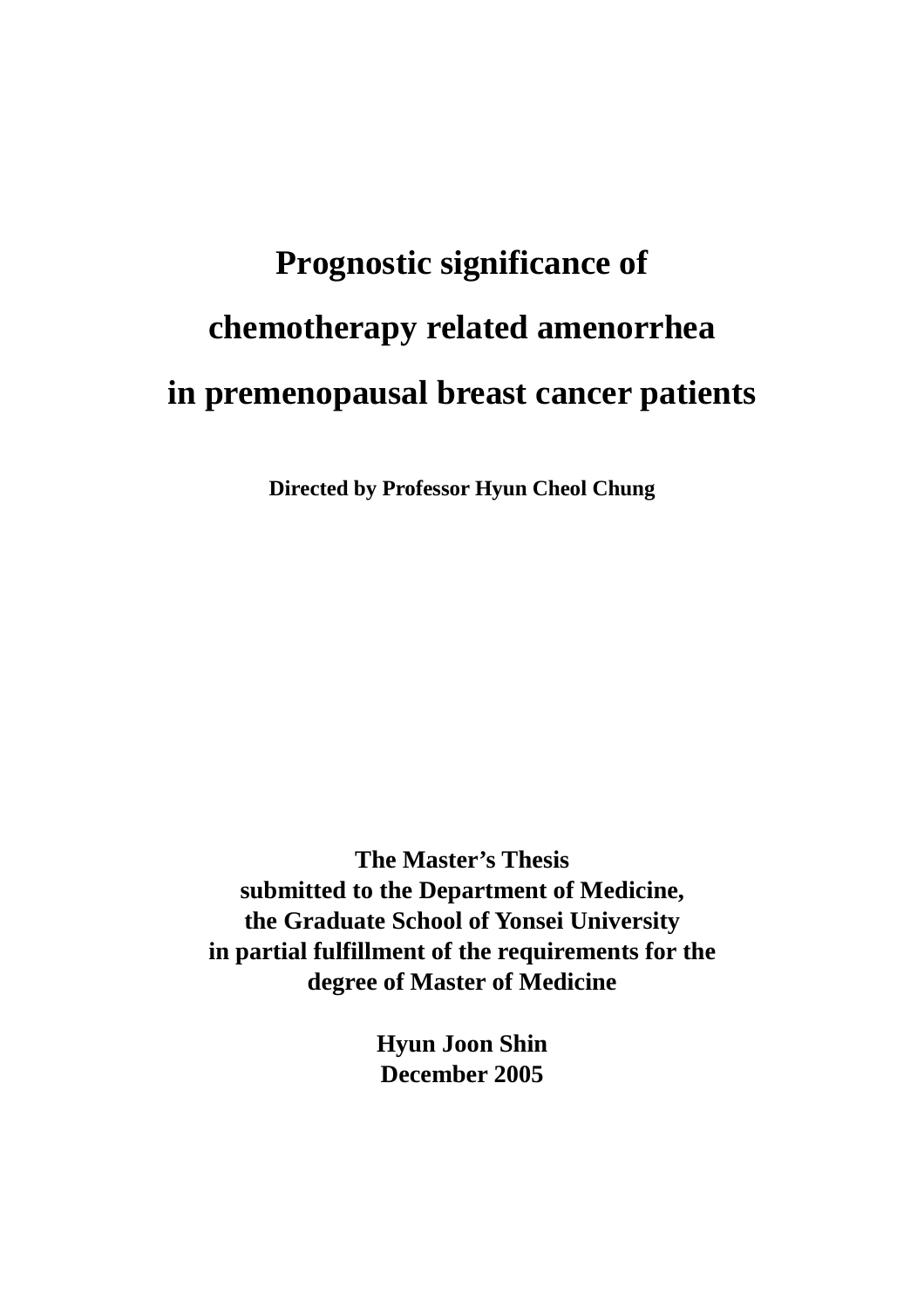# **This certifies that the Master's Thesis of Hyun Joon Shin is approved.**

Thesis Supervisor : Hyun Cheol Chung

Sung Hoon Noh

Sang Wook Bai

# **The Graduate School**

# **Yonsei University**

**December 2005**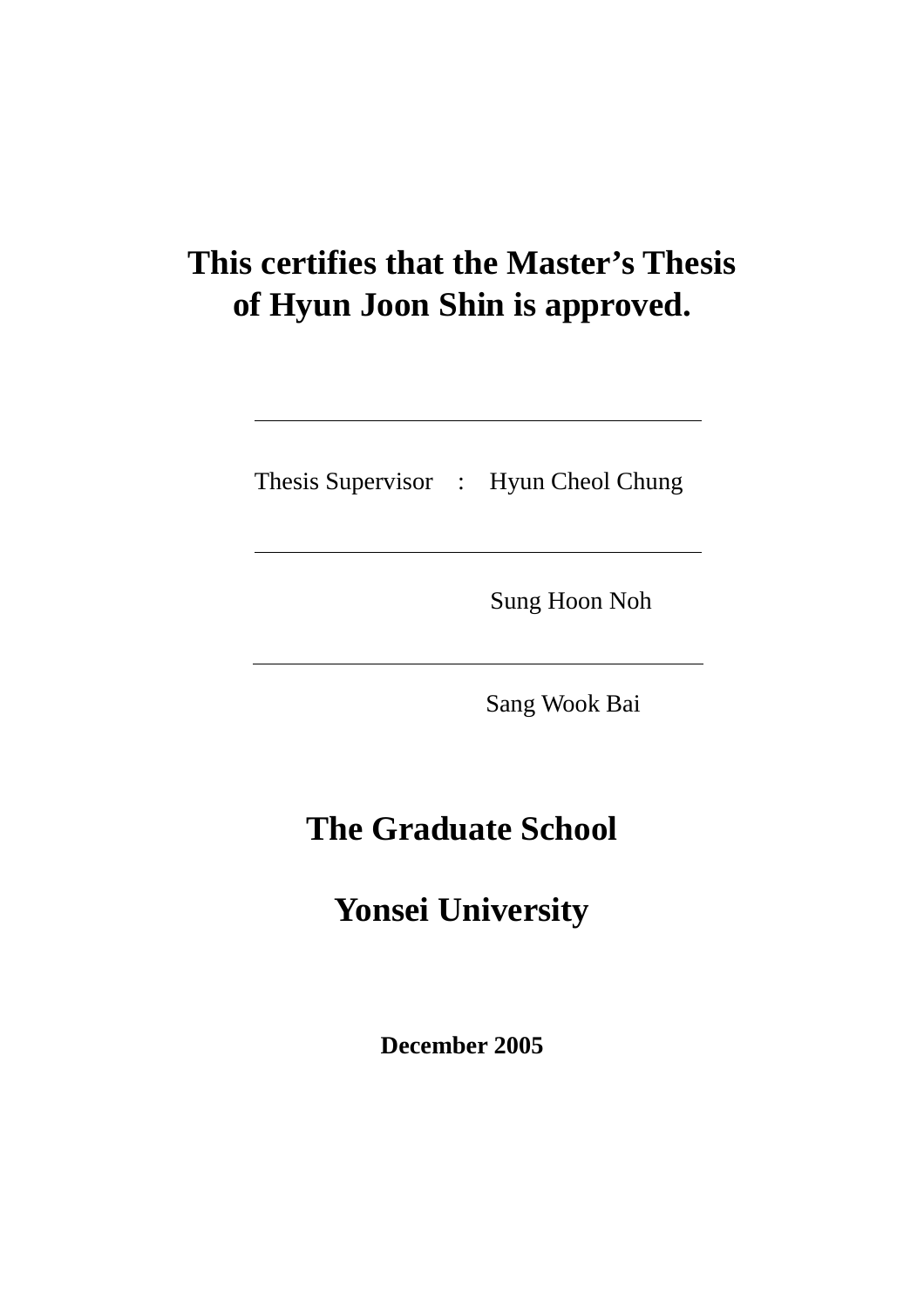### **ACKNOWLEDGEMENTS**

I thank Prof. Hyun Cheol Chung, Prof. Sung Hoon Noh, Prof. Sang Wook Bai, Prof. Jae Kyung Roh for their insightful discussion and comments. I specially thank my wife Mi in Roh for her love and support.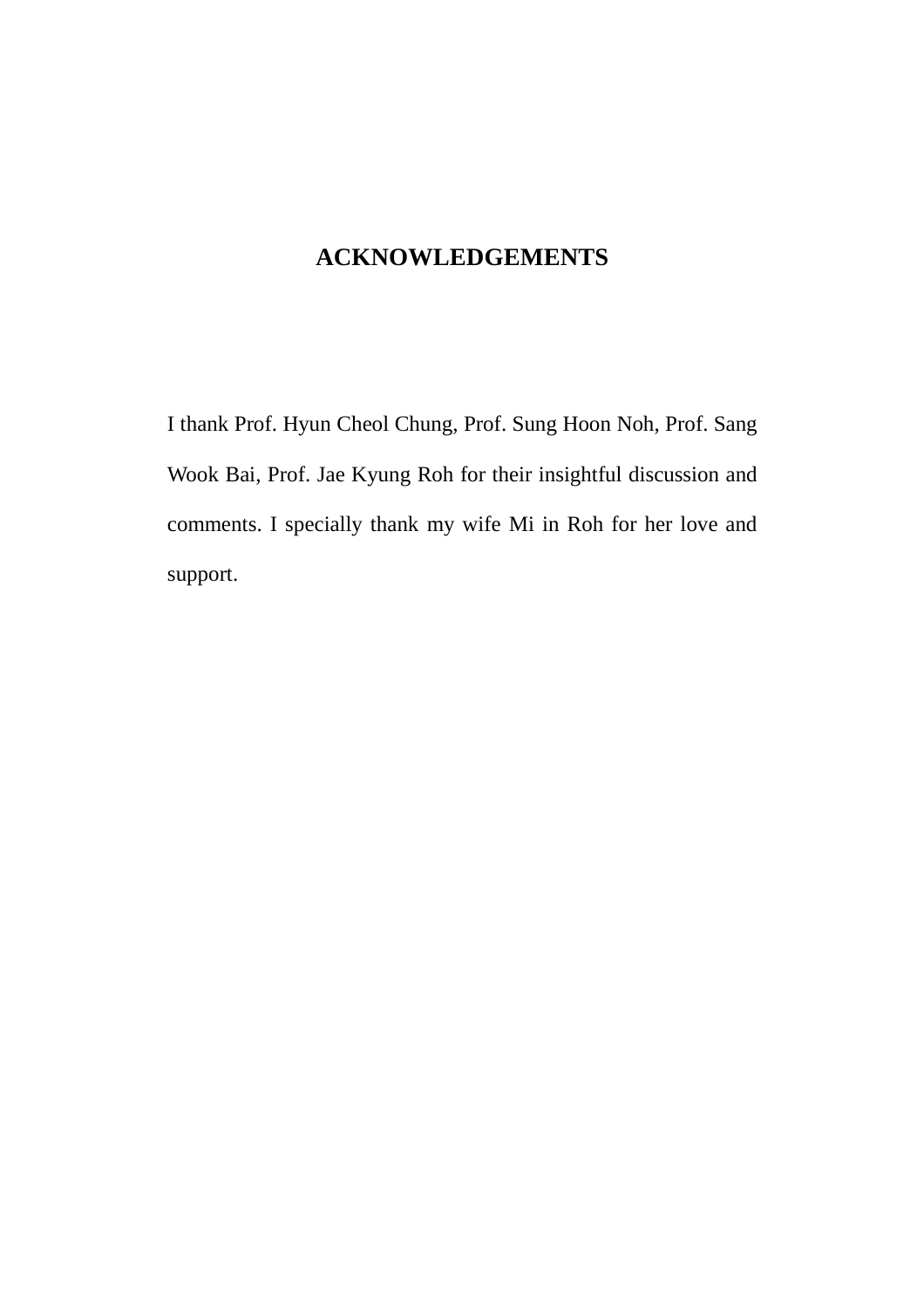## **CONTENTS**

| I. |    |                                                                       |  |  |  |  |
|----|----|-----------------------------------------------------------------------|--|--|--|--|
| П. |    |                                                                       |  |  |  |  |
|    | 1. |                                                                       |  |  |  |  |
|    | 2. |                                                                       |  |  |  |  |
|    | 3. |                                                                       |  |  |  |  |
|    | 4. |                                                                       |  |  |  |  |
|    |    |                                                                       |  |  |  |  |
|    | 1. |                                                                       |  |  |  |  |
|    | 2. | Changing pattern of menstruation according to chemohormonal treatment |  |  |  |  |
|    |    |                                                                       |  |  |  |  |
|    | 3. |                                                                       |  |  |  |  |
|    | 4. |                                                                       |  |  |  |  |
|    | 5. |                                                                       |  |  |  |  |
|    |    |                                                                       |  |  |  |  |
|    |    |                                                                       |  |  |  |  |
|    |    |                                                                       |  |  |  |  |
|    |    |                                                                       |  |  |  |  |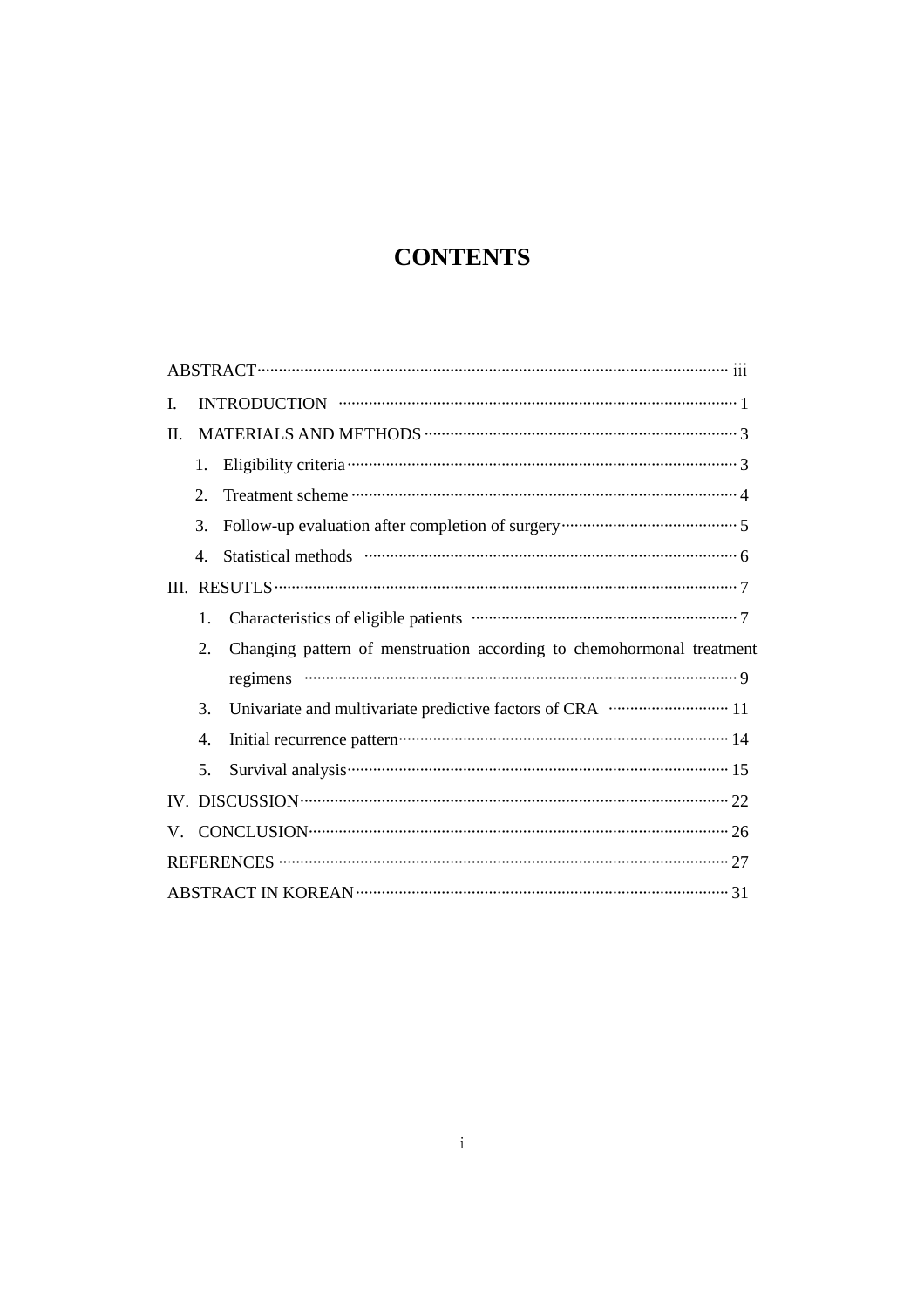## **LIST OF FIGURES**

| <b>Figure 1.</b> Kaplan-Meier plots for landmark analysis of DFS according |
|----------------------------------------------------------------------------|
| to CRA $\cdots$ 15                                                         |
| <b>Figure 2.</b> Kaplan-Meier plots for landmark analysis of OS according  |
| to CRA $\cdots$ 15                                                         |
| Figure 3. Kaplan-Meier plots for landmark analysis of DFS according        |
|                                                                            |
| <b>Figure 4.</b> Kaplan-Meier plots for landmark analysis of OS according  |
|                                                                            |

### **LIST OF TABLES**

| Table 1. Clinical characteristics of the patients <b>CONCLUMENT</b> 8            |
|----------------------------------------------------------------------------------|
| <b>Table 2.</b> Menstrual characteristics according to chemohormonal regimens  9 |
| <b>Table 3.</b> Comparison of factors between CRA and non-CRA groups  12         |
|                                                                                  |
| Table 5. Initial recurrence pattern manufactured and 14                          |
|                                                                                  |
|                                                                                  |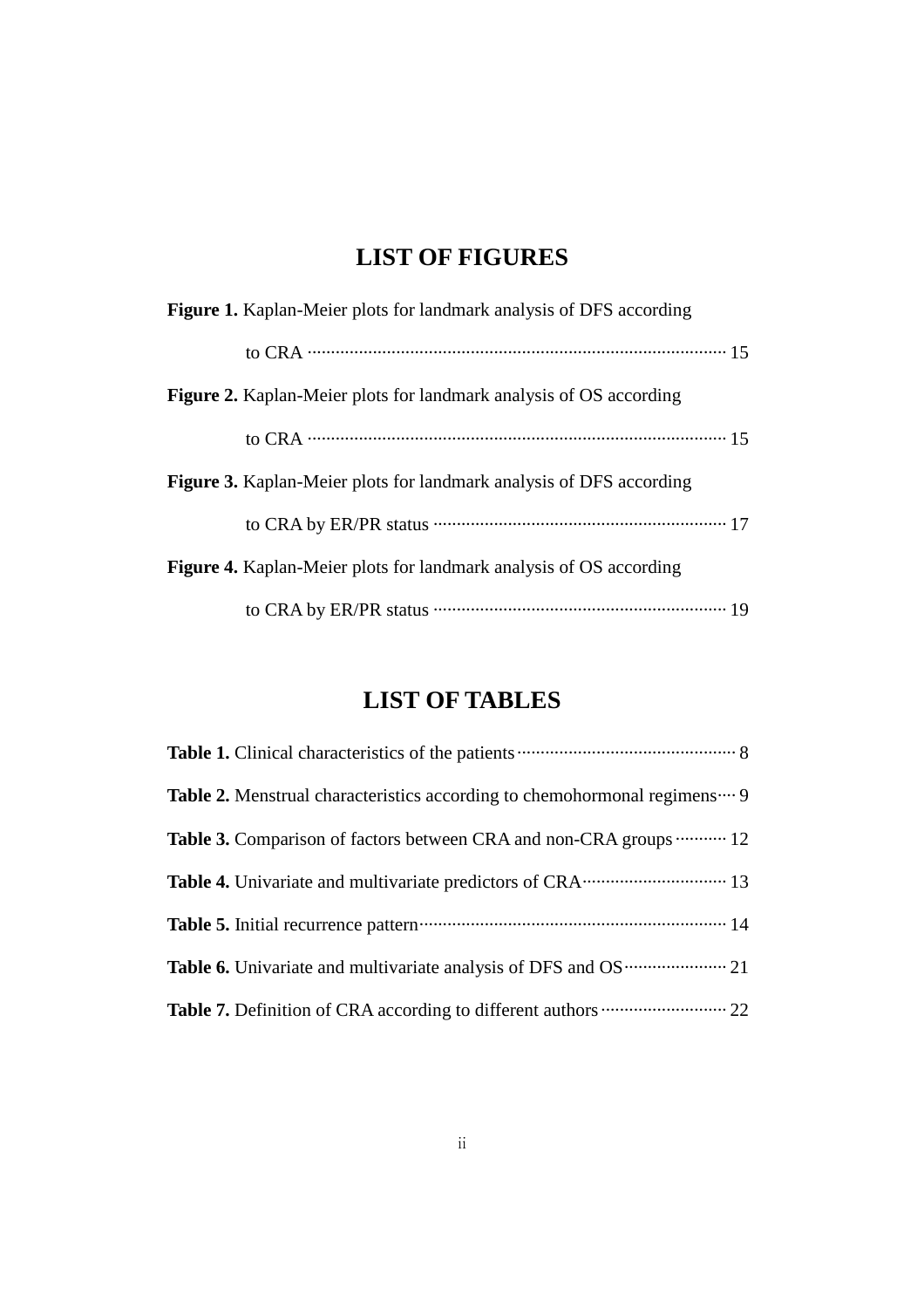#### **Abstract**

# **Prognostic significance of chemotherapy related amenorrhea in premenopausal breast cancer patients**

Hyun Joon Shin

*Department of Medicine The Graduate School, Yonsei University*  (Directed by Professor Hyun Cheol Chung)

**Background :** Adjuvant chemotherapy is known to prolong disease-free survival(DFS) and overall survival(OS) for patients with breast cancer, and can induce premature menopause by the cytotoxicity of chemotherapeutic drug. We investigated the factors predicting chemotherapy related amenorrhea (CRA) and prognostic significance of CRA.

**Method :** 208 premenopausal breast cancer patients who underwent adjuvant CMF(cyclophosphamide, methotrexate, fluorouracil) or FAC(fluorouracil, adriamycin, cyclophosphamide) chemotherapy after breast cancer surgery were enrolled between January 1995 and december 2000.

**Results:** Patients with CRA group were older than non-CRA group.(median; 44years versus 36years). Addition of tamoxifen to chemotherapy significantly increased the development of CRA (59.6% vs 40.4%. p=0.026). Five-year disease-free survival rate was higher in CRA group compared with non-CRA group (90.4 vs 80.5%. p=0.0239), and five-year overall survival rate was also higher in CRA group compared with non-CRA group. (96.9% vs  $86.7\%$ . p = 0.0239). These survival advantages were found in hormonal receptor positive patients.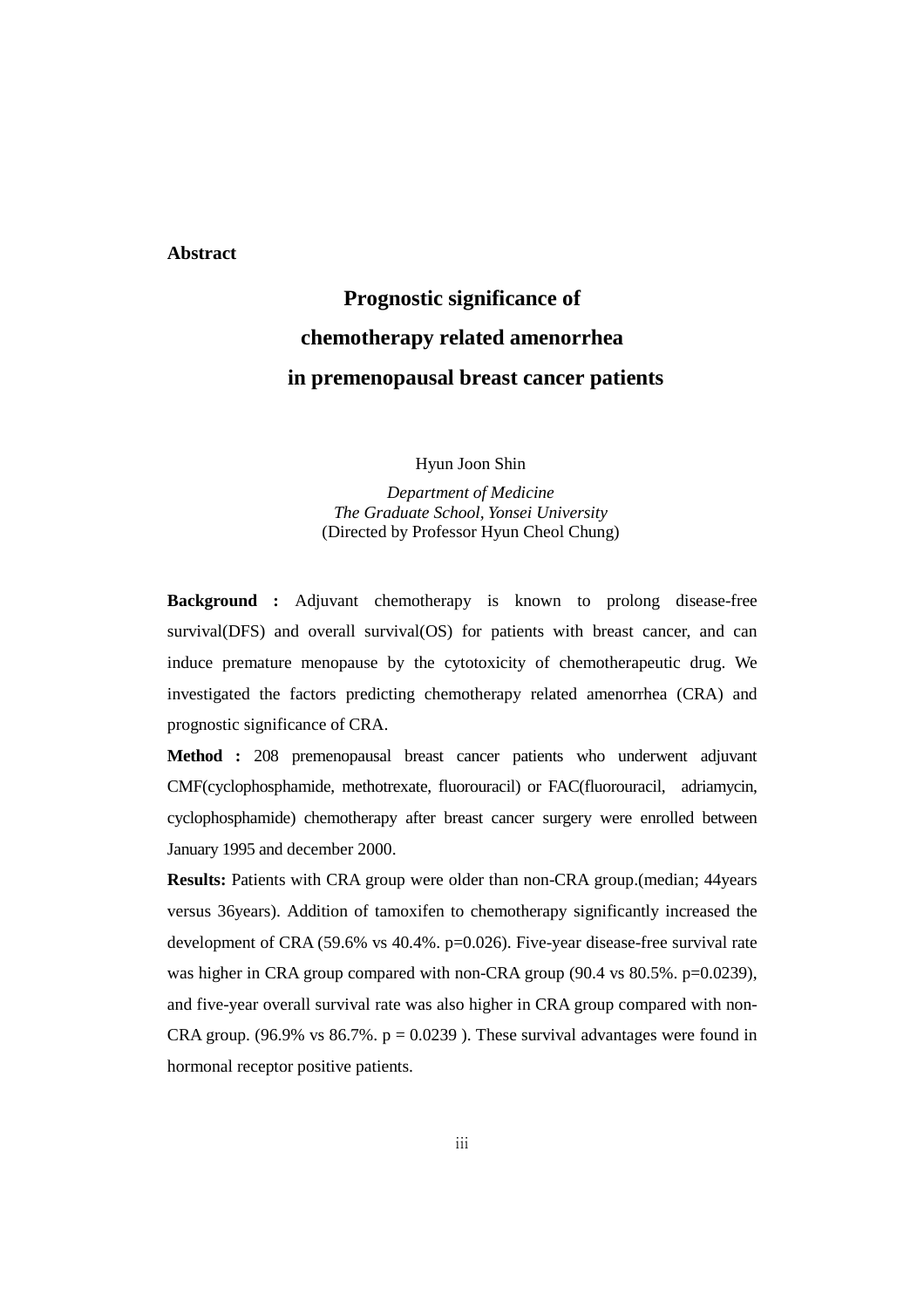**Conclusion:**. The most important predictors of CRA are age and the addition of tamoxifen to chemotherapy. CRA is likely to have an influence on DFS and OS in premenopausal breast cancer patients, and thus can be used as a predictive marker of effective chemotherapy in premenopausal patients.

**Keywords:** premenopausal breast cancer, chemotherapy, chemotherapy induced amenorrhea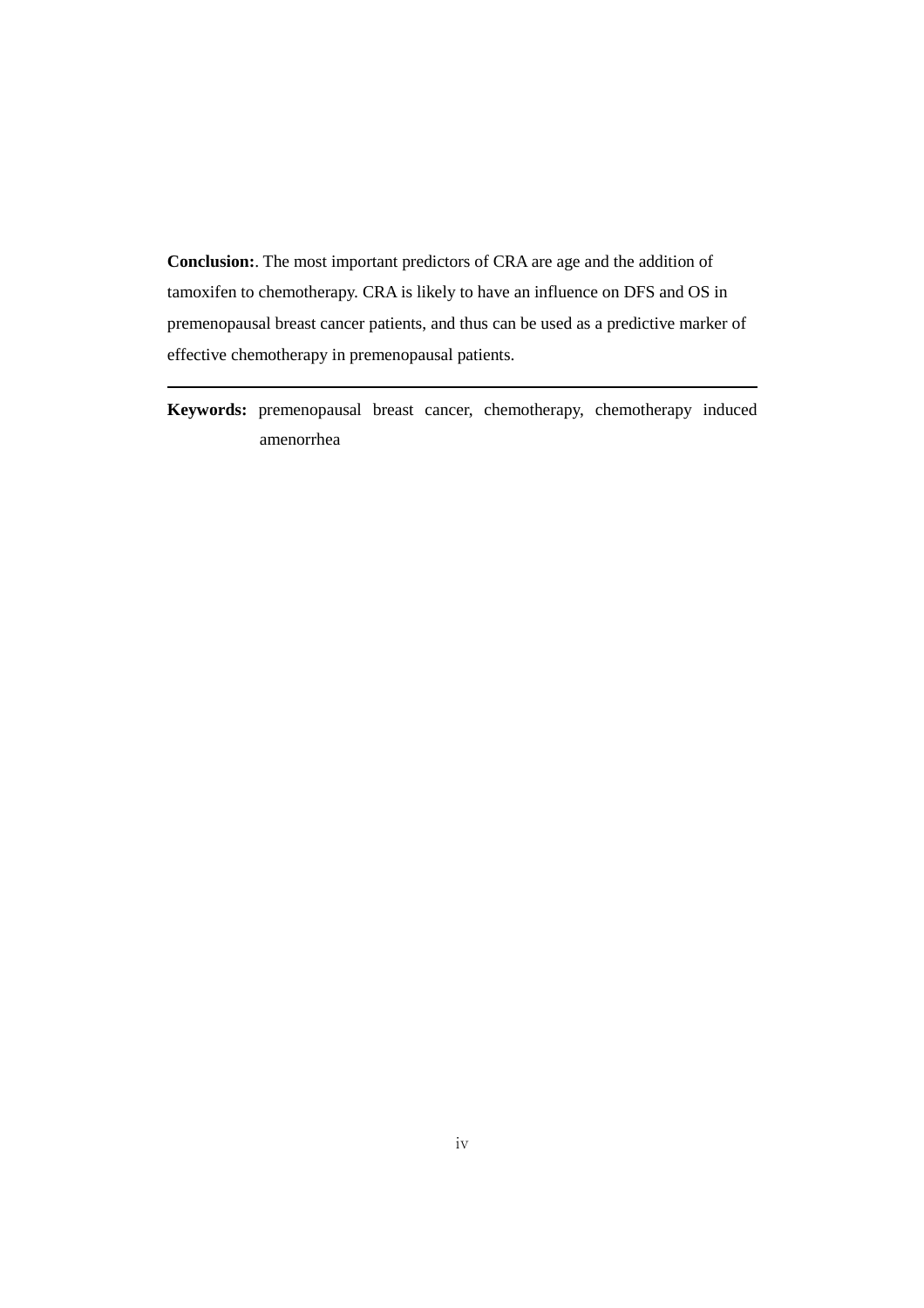Prognostic significance of chemotherapy related amenorrhea in premenopausal breast cancer patients

**Hyun Joon Shin** 

*Department of Medicine The Graduate School, Yonsei University*  **(Directed by Professor Hyun Cheol Chung)** 

#### **I. INTRODUCTION**

According to cancer registry in Korea, breast cancer is the second most common cancer in women next to the stomach cancer. Crude incidence rate of breast cancer is 25.7 cases per  $100,000$ .<sup>1</sup>

Adjuvant chemotherapy is known to prolong disease-free and overall survival in breast cancer<sup>2</sup>, and can induce premature menopause by the cytotoxicity of chemotherapeutic drug. Clinically premature menopause can be issued in two opposite aspects. The first aspect of premature menopause is possibility of survival advantage and decrease of recurrence. Since chemotherapy often induces ovarian failure, it was hypothesized that in premenopausal women, chemotherapy mainly act via chemical castration. This hypothesis was supported by the pooled data from ten randomized trials, involving approximately 1800 women under age 50, showing that ovarian ablation reduces the annual rates of recurrence and death by about 25%, an effect similar to that achieved by adjuvant chemotherapy.<sup>3</sup> Therefore, chemotherapy in premenopausal breast cancer has direct cytotoxic effect and indirect tumor killing effect by amenorrhea. Chemotherapy related amenorrhea (CRA) is suggested to be a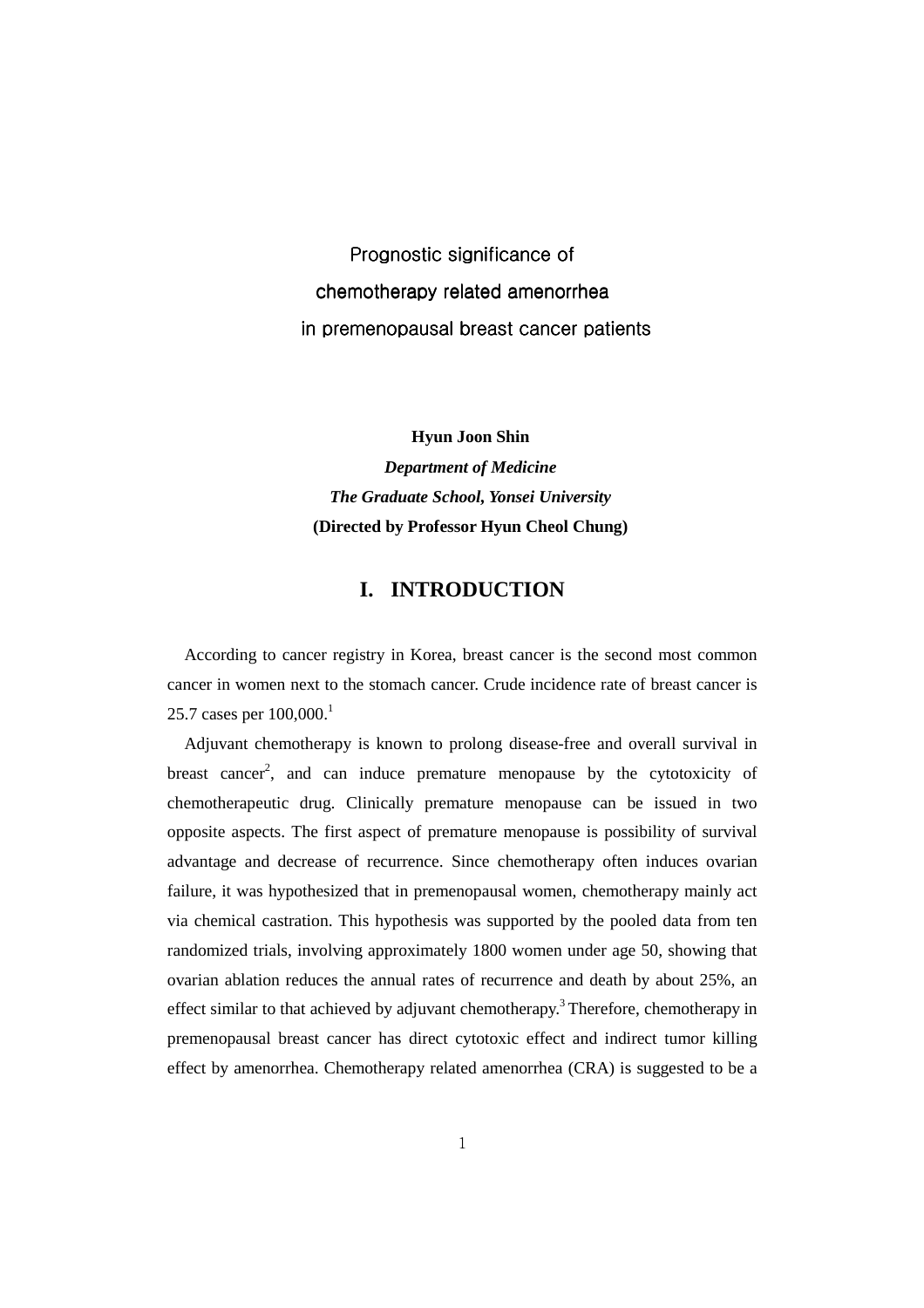surrogated marker of a tumor cell kill and may have a prognostic role. In fact, few informations were reported about predictive markers of effective treatment, although many prognostic factors, such as pathological findings and tumor markers are being used in clinics. Since we can easily observe the development of CRA during and after treatment in female cancer patients, it could be a simple and reliable marker to predict the chemotherapy efficacy in individual breast cancer patient.<sup>4</sup>

The second aspect of CRA is complication of premature menopause. Premature menopause causes infertility, cardiovascular disease, osteoporosis, and variety of climacteric problems including hot flushes, genitourinary dysfunctions, and psychological distress. If CRA did not give any decrease in recurrence and survival advantage, the clinical meaning of CRA would be a miserable side effect of chemotherapy.

Therefore, we investigated the factors affecting the incidence of CRA and prognostic role of CRA in premenopausal breast cancer patients with surgery and adjuvant chemotherapy.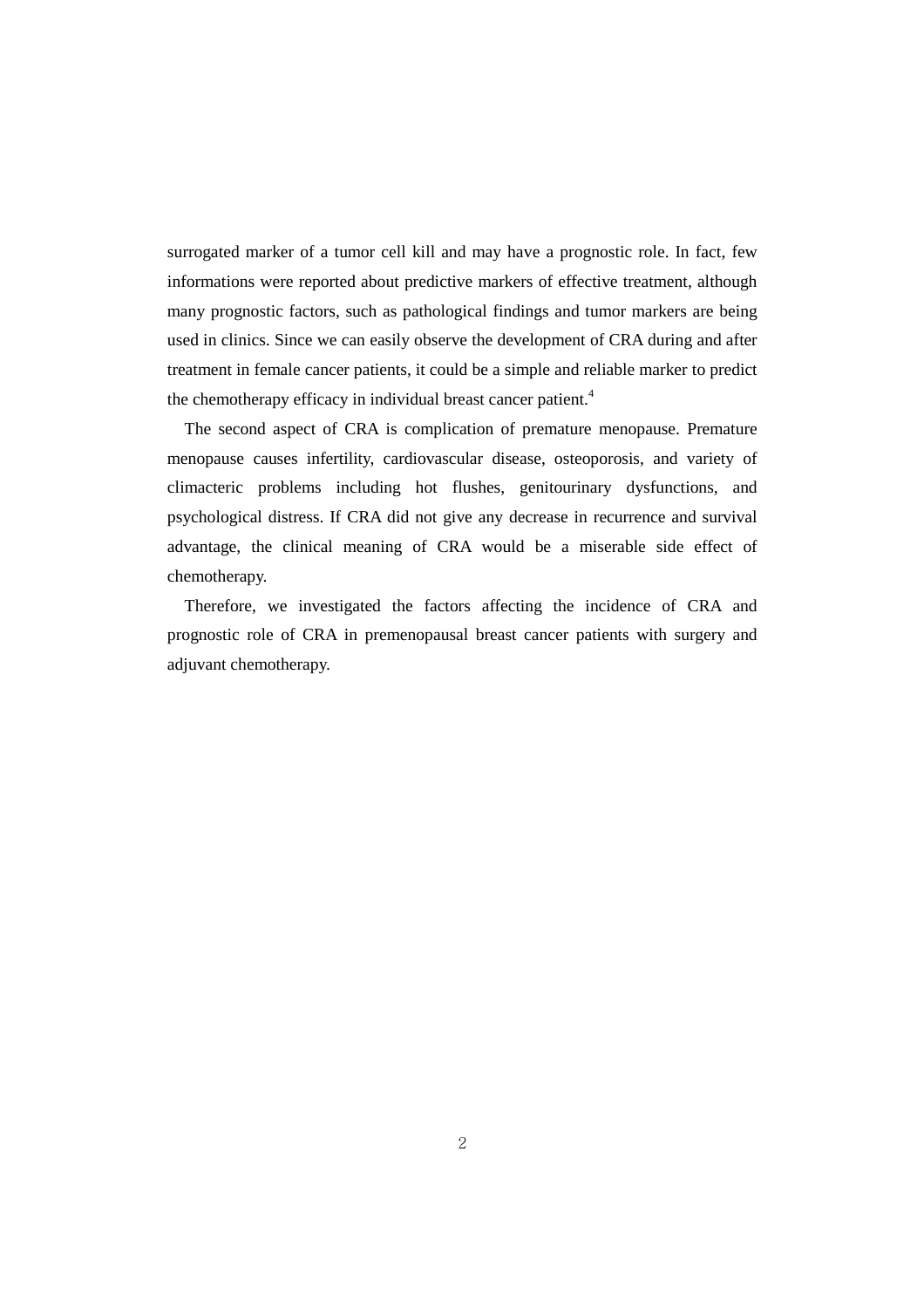#### **II. Materials and methods**

#### **1. Eligibility criteria**

Premenopausal breast cancer patients who underwent adjuvant chemotherapy (CMF or FAC) after breast cancer surgery were eligible for our study. Other eligibility criteria included, histologically proven infiltrating ductal or lobular carcinoma, and no previous chemotherapy, radiotherapy or hormone therapy. Patients with other malignancies or bilateral breast cancers were excluded from this study. Due to the time-dependent nature of development of amenorrhea, we further restricted inclusion criteria to those patients who remained disease-free for the first 12 months after start of chemotherapy. According to Bines et  $al<sup>5</sup>$ , we used following definitions of CRA. CRA is  $\geq$ 6 months without menstrual periods in a patient who was premenopausal at diagonosis. Temporary CRA is the reappearance of regular menstruation after CRA has occurred. Oligomenorrhea is anything other than regular menstrual cycles, CRA or temporary CRA. Premenopausal patients are those with their last menstruation occurring within 6 weeks before the start of chemotherapy. Perimenopausal patients are those whose last menstrual period occur within 12months but more than 6weeks before the start of chemotherapy. In the perimenopausal patients true CRA cannot be distinguished from spontaneous menopause, so we excluded perimenopausal patients from the study.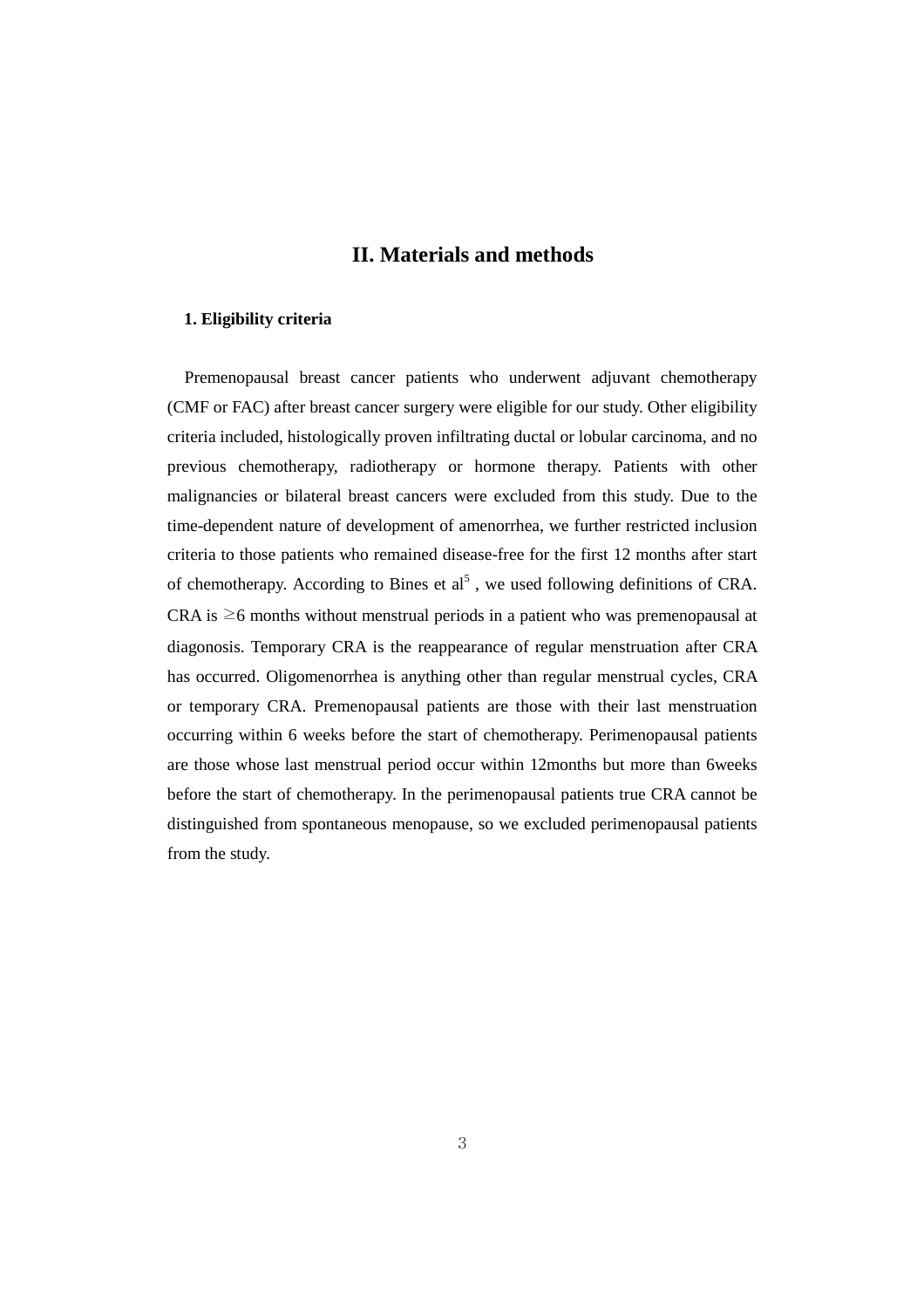#### **2. Treatment scheme**

The CMF regimen was administered to the 0-4 axillary lymph nodes involvement patients, according to the following schedule:

Cyclophosphamide  $500$ mg/ m<sup>2</sup> intravenous (i.v.) bolus injection on day 1, day 8, methotrexate  $500$ mg/m<sup>2</sup> i.v. bolus injection on day 1, day 8, and  $5$ -FU  $500$ mg/m<sup>2</sup> i.v. bolus injection on day 1, day 8. Treatment was repeated every 4 weeks for 6 cycle. The FAC regimen was given to more advanced breast cancer patients. ( more than 4 axillary lymph nodes involvement )

The FAC regimen was administered according to the following schedule:

5-FU 500mg/m<sup>2</sup> intravenous (i.v.) bolus injection on day 1, day 8, adriamycin  $40$ mg/m<sup>2</sup> i.v. bolus injection on day 1 and cyclophosphamide  $500$ mg/m<sup>2</sup> i.v. bolus injection on day 1, day 8. Treatment was repeated every 4 weeks for 6 cycle. Tamoxifen treatment was done in patients with hormonal receptor positivity.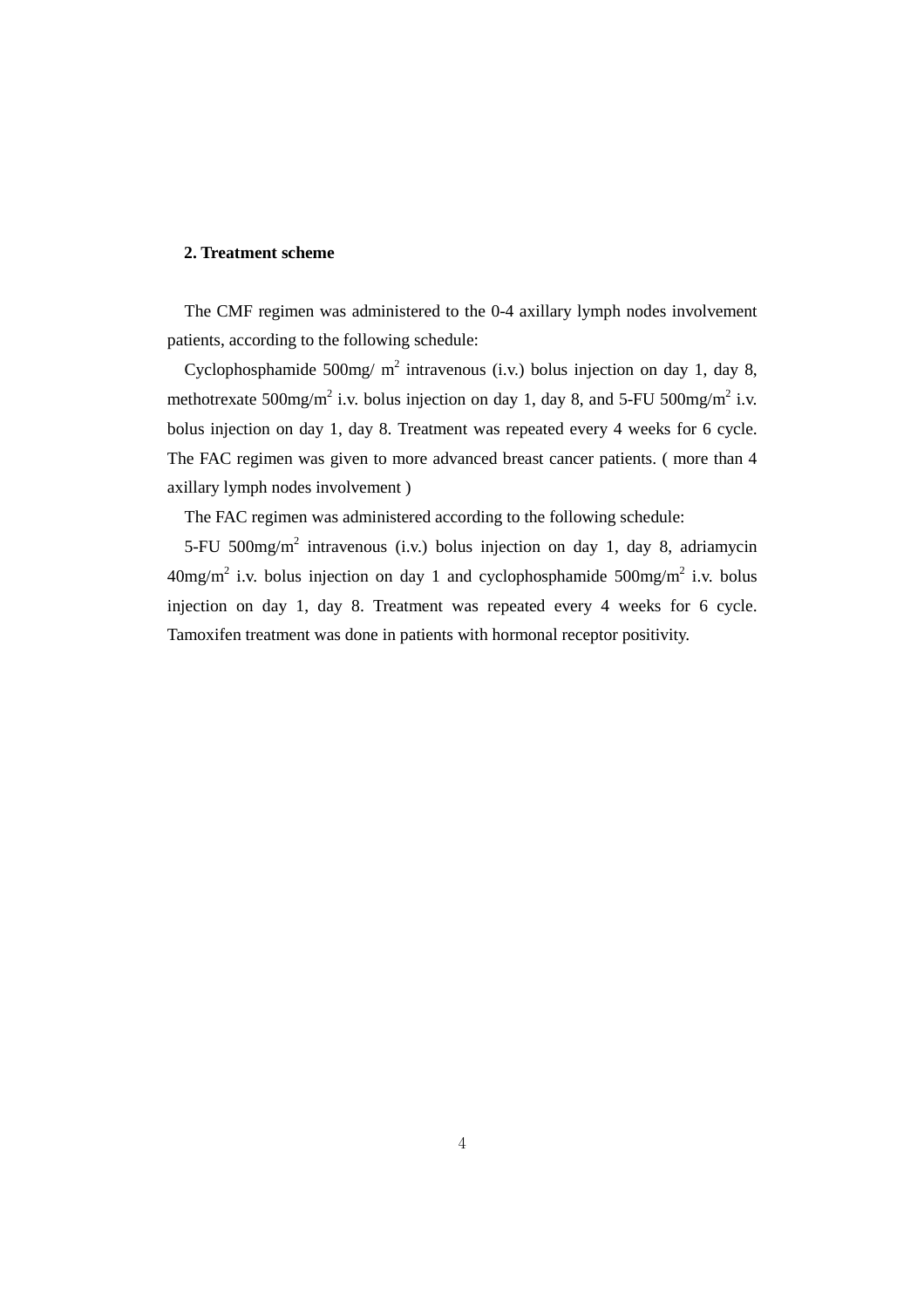#### **3. Follow-up evaluation after completion of surgery**

The patients were evaluated every 6 months after completion of treatment. If possible, all suspected recurrences were confirmed by biopsy during the follow-up period. Typical nodules in the liver or the lung, indicated by imaging studies, or lytic areas on the bone indicated by radioisotope bone scan and plain radiographs, were accepted as recurrence without histological confirmation. Locoregional recurrence was defined as recurrence in the chest wall, breast, axillary node or ipsilateral supraclavicular node areas. Disease-free survival (DFS) was defined as the time from curative surgery to cancer recurrence, occurrence of a secondary primary cancer or death without evidence of recurrence. Overall survival (OS) was defined as the time from curative surgery to death from all causes.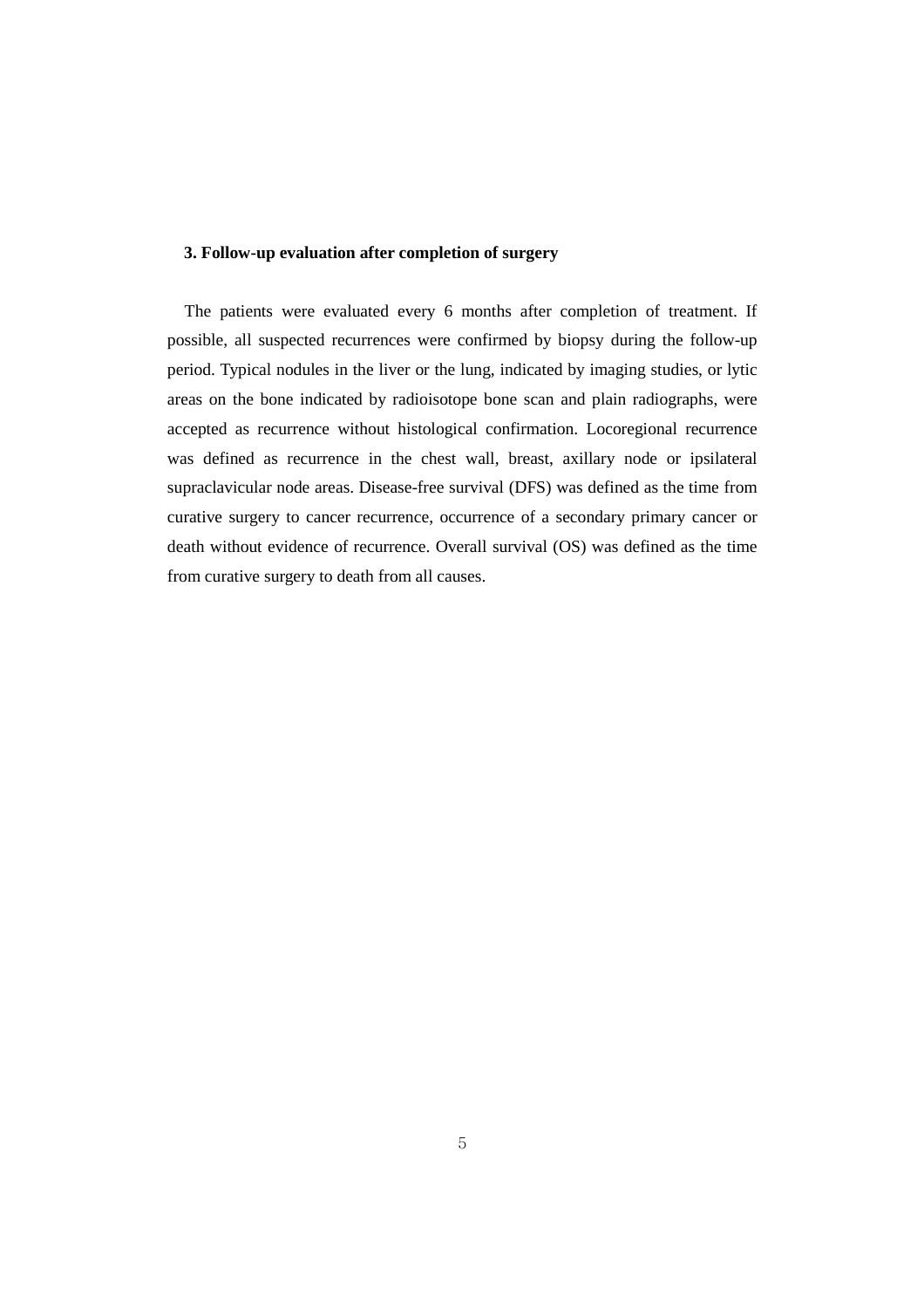#### **4. Statistical methods**

All statistical calculations were carried out using SPSS Windows version 11.0 (SPSS Inc., USA). All p-values were two-sided and the significance of the p-value was set at 0.05. Survival was calculated using the Kaplan–Meier method. A log-rank test was used to compare survival between groups. Prognostic variables were submitted to multivariate analysis using Cox's proportional hazard regression model. Predictive factors for CRA were analyzed using a Chi square test, Fisher's exact test, independent T test and a logistic regression.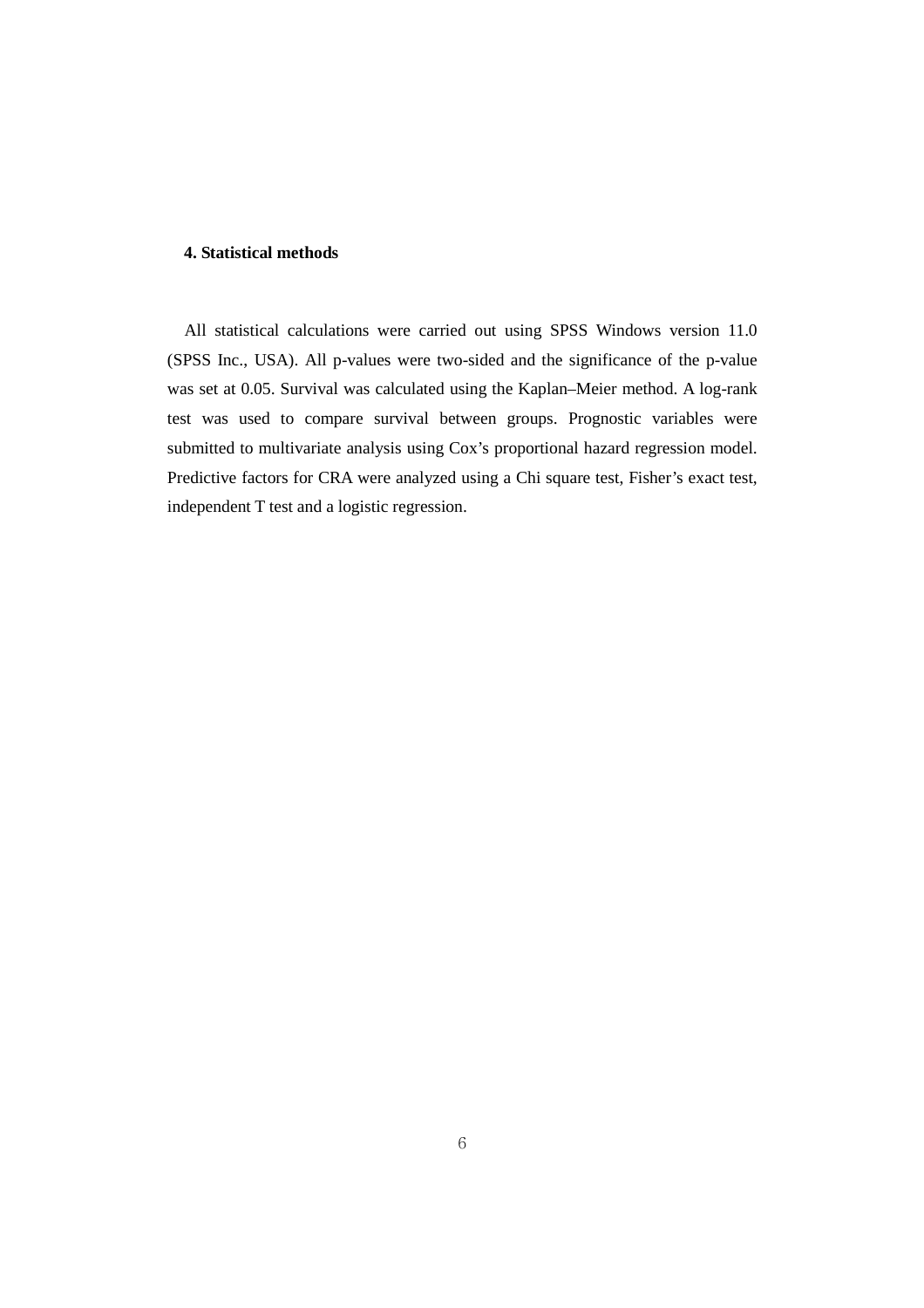### Ⅲ**. Results**

#### **1. Characteristics of eligible patients**

Between January 1995 and December 2000, a total of 208 premenopausal breast cancer patients were enrolled in this study. The median follow-up duration was 75months (range 15 –126 months) by september 2005. The median age was 40years (range 25 – 53years). All tumors except three infiltrating lobular carcinomas were infiltrating ductal carcinomas. The ECOG performance status was between 0 and 1 in all patients. The baseline characteristics of the patients, tumor, and treatment modality are summarized in table 1.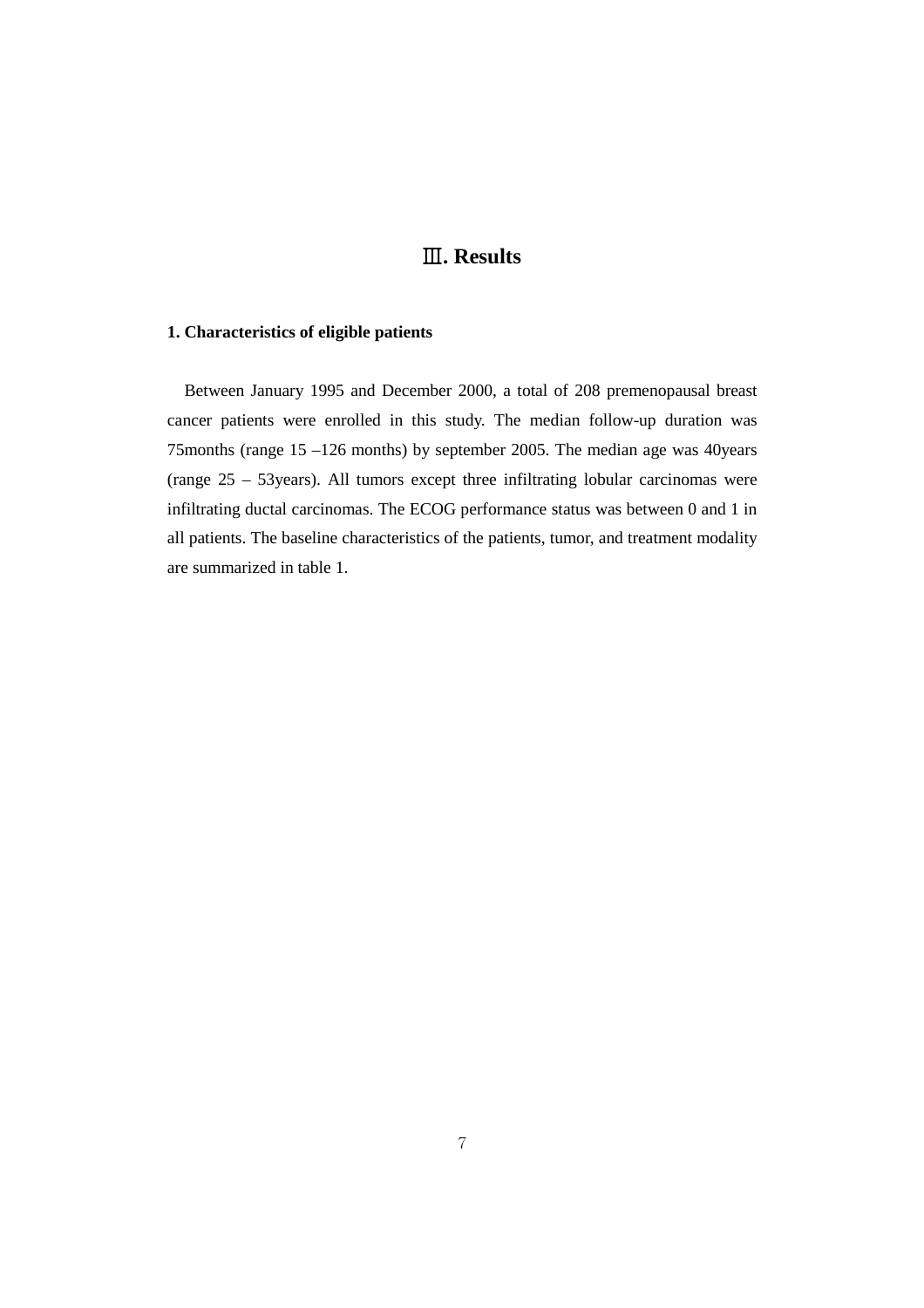| Continuous variables           | Median          | Range          |
|--------------------------------|-----------------|----------------|
| Age(years)                     | 40              | $25 - 53$      |
| Body weight(Kg)                | 56              | $40 - 82$      |
| $BMI(mg/m^2)$ *                | 22.5            | $17.2 - 31.2$  |
| Categorical variables          | No. of patients | $\%$           |
| Tumor stage †                  |                 |                |
| T1                             | 25              | 12             |
| T <sub>2</sub>                 | 161             | 77             |
| T <sub>3</sub>                 | 22              | 11             |
| Nodal stage †                  |                 |                |
| N <sub>0</sub>                 | 102             | 49             |
| N1                             | 60              | 29             |
| N2                             | 46              | 22             |
| Type of surgery                |                 |                |
| `Mastectomy                    | 173             | 83             |
| Quadrantectomy                 | 35              | 17             |
| Chemotherapy                   |                 |                |
| CMF                            | 162             | 78             |
| FAC                            | 46              | 22             |
| Radiotherapy                   | 55              | 26             |
| Tamoxifen                      | 104             | 50             |
| Pathology                      |                 |                |
| Infiltrating ductal carcinoma  | 204             | 98             |
| Infiltrating lobular carcinoma | $\overline{4}$  | $\overline{2}$ |
| Histologic grade               |                 |                |
| I                              | 38              | 18             |
| $\prod$                        | 91              | 44             |
| III                            | 38              | 18             |
| Unknown                        | 41              | 19             |
| Estrogen/progesterone          |                 |                |
| receptor status                |                 |                |
| negative/negative              | 59              | 28             |
| negative/positive              | 31              | 15             |
| positive /negative             | 8               | $\overline{4}$ |
| positive/positive              | 89              | 43             |
| Unknown                        | 21              | 10             |

Table 1. Clinical characteristics of the patients

\*BMI: Body mass index †AJCC 2002 stage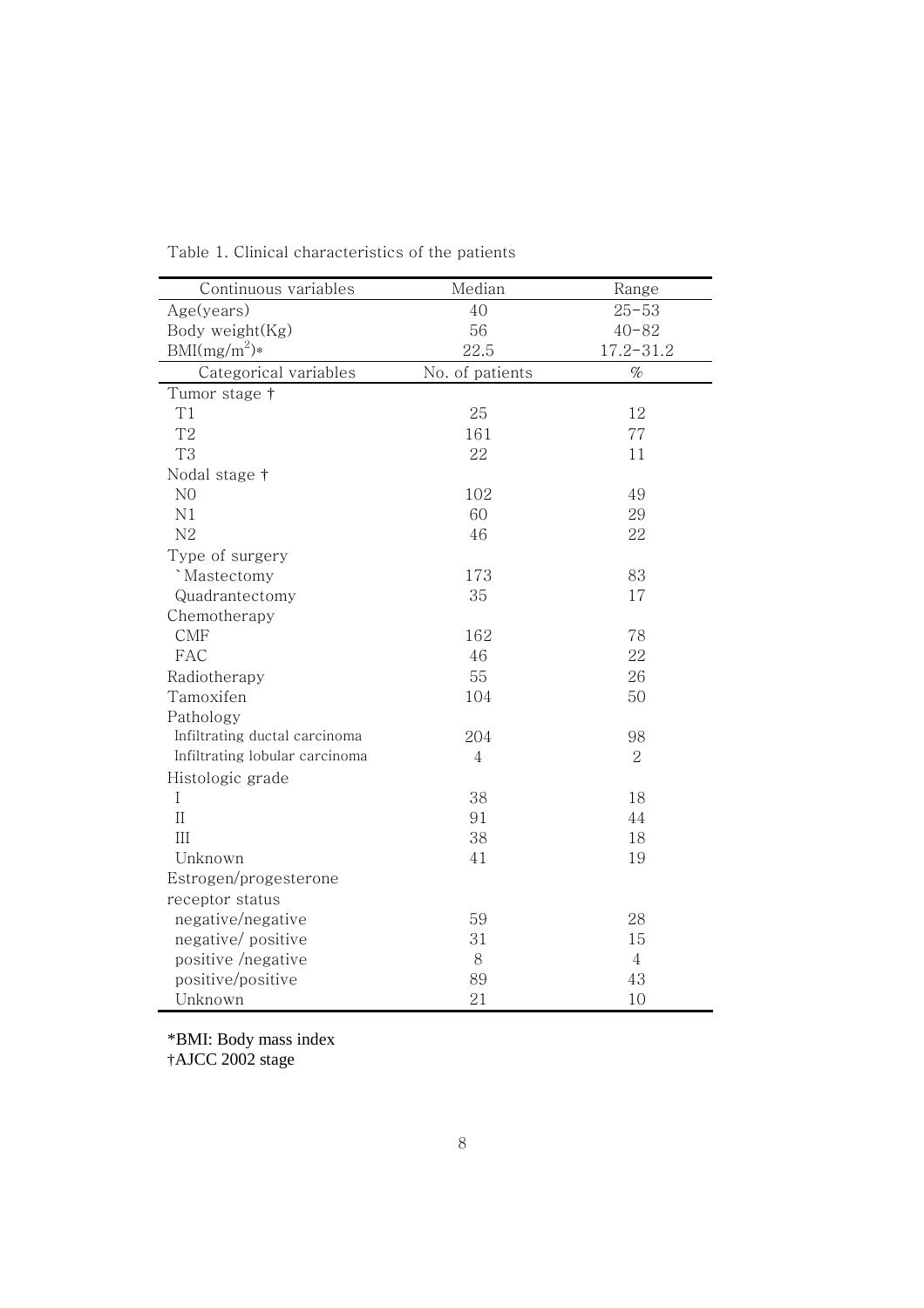### **2. Changing pattern of menstruation according to chemohormonal treatment regimens.**

96 (46%) patients became amenorrheic, 39 (19%) had irregular menstruation, 12 (6%) retained regular menstruation, and 61 (29%) showed sustained menstruation during or after chemo-, chemo-hormonal therapy.

|             |                   | No CRA             | <b>CRA</b>              | $p-$<br>value           |       |
|-------------|-------------------|--------------------|-------------------------|-------------------------|-------|
|             | No<br>menstrual   | Oligo<br>menorrhea | Definitve<br>amenorrhea | Temporary<br>amenorrhea |       |
|             | change<br>$n(\%)$ | $n(\%)$            | $n(\%)$                 | $n(\%)$                 |       |
| CMF         | 36(43)            | 15(18)             | 33(39)                  | 0(0)                    | 0.037 |
| $(N=84)$    |                   |                    |                         |                         |       |
| FAC         | 6(30)             | 1(5)               | 13(65)                  | 0(0)                    |       |
| $(n=20)$    |                   |                    |                         |                         |       |
| <b>CMFT</b> | 16(21)            | 17(22)             | 34(44)                  | 11(14)                  | 0.489 |
| $(n=78)$    |                   |                    |                         |                         |       |
| FACT        | 3(12)             | 6(23)              | 16(62)                  | 1(4)                    |       |
| $(n=26)$    |                   |                    |                         |                         |       |
| <b>CMF</b>  | 36(43)            | 15(18)             | 33(39)                  | 0(0)                    | 0.019 |
| $(n=84)$    |                   |                    |                         |                         |       |
| <b>CMFT</b> | 16(21)            | 17(22)             | 34(44)                  | 11(14)                  |       |
| $(n=78)$    |                   |                    |                         |                         |       |
| FAC         | 6(30)             | 1(5)               | 13(65)                  | 0(0)                    | 0.978 |
| $(n=20)$    |                   |                    |                         |                         |       |
| FACT        | 3(12)             | 6(23)              | 16(62)                  | 1(4)                    |       |
| $(n=26)$    |                   |                    |                         |                         |       |
| $CMF \pm T$ | 52(32)            | 32(20)             | 67(41)                  | 11(7)                   | 0.041 |
| $(n=162)$   |                   |                    |                         |                         |       |
| FACT        | 9(20)             | 7(15)              | 29(63)                  | 1(2)                    |       |
| $(n=46)$    |                   |                    |                         |                         |       |

Table 2. Menstrual characteristics according to chemohormonal regimens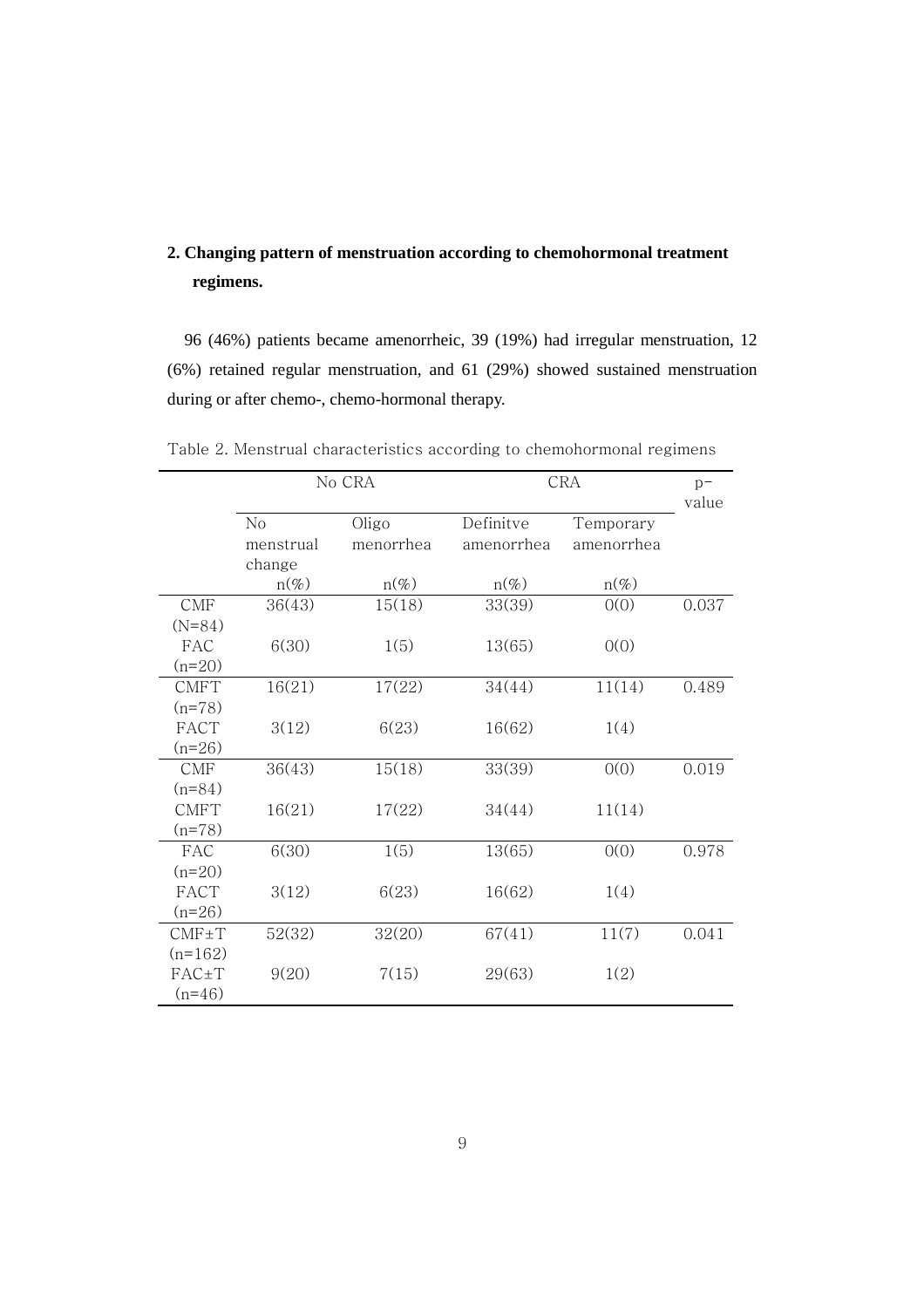CRA occurred in 108(51.9 %) out of 208 patients. Most often, it occurred during chemotherapy and was definitive in 96(46%) of 208 cases (Table 2) . The use of tamoxifen was significantly associated with the onset of amenorrhea. (  $p=0.026$ , Table 4 ) The incidence of CRA was lowest with CMF regimen (39%), which increased to 58% with tamoxifen maintenance ( $p=0.019$ ). FAC induced more CRA (65%) than CMF regimen ( $p=0.037$ ), which was similar to that of CMFT. Addition of tamoxifen maintenance to FAC did not induce more CRA than FAC alone. Temporary amenorrhea was mainly observed in patients with tamoxfen maintenance.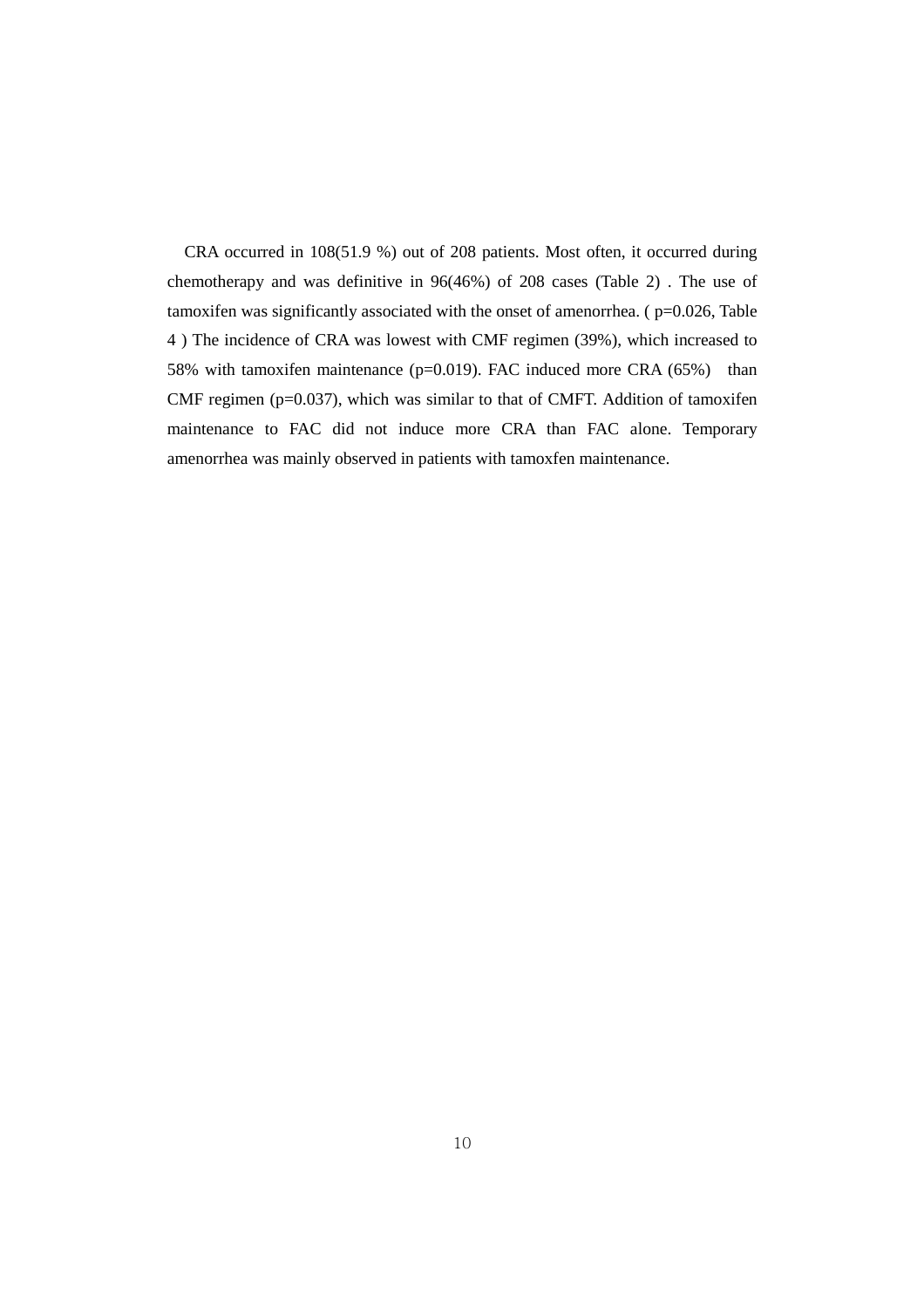#### **3. Univariate and multivariate predictive factors of CRA**

The median age in the CRA group was 44 years and 36years in the no CRA group ( P =0.000, Table3 ). Chemotherapy related amenorrhea was associated with higher body weight, and higher BSA. Total administered dose of cyclophosphamide was similar in CRA and non-CRA group, but dose intensity and relative dose intensity was relatively higher in non-CRA group. Detailed results of univariate analysis are shown in table 3 and 4. In multivariate analysis higher age and tamoxifen use was associated with development of CRA.(Table 4)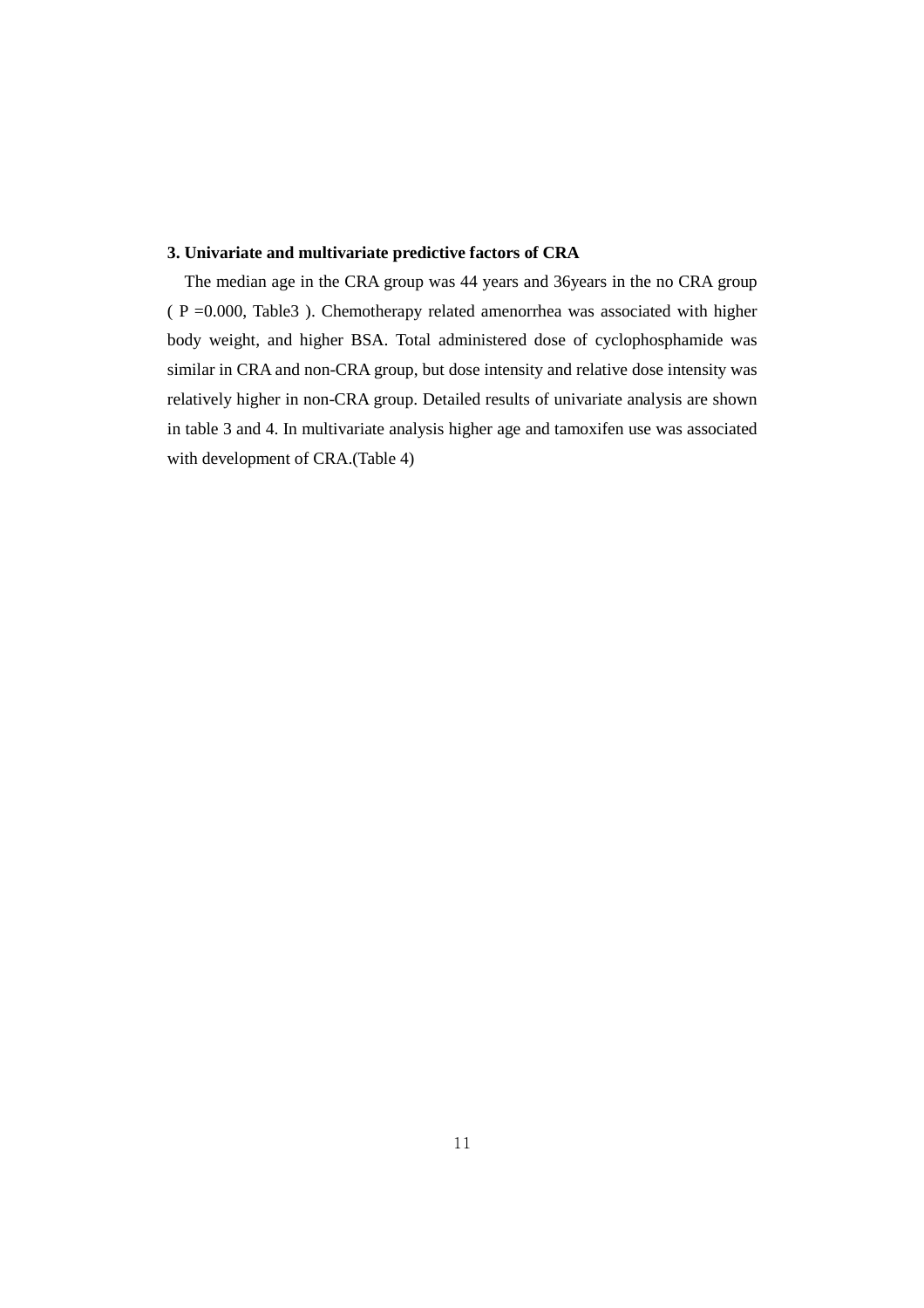|                                              | No CRA              | CRA                 |         |  |  |  |
|----------------------------------------------|---------------------|---------------------|---------|--|--|--|
|                                              | $n = 100$           | $n = 108$           | p-value |  |  |  |
|                                              | Median(range)       |                     |         |  |  |  |
| Age(years)                                   | $36(25-49)$         | $44(28-53)$         | 0.000   |  |  |  |
| Body weight(kg)                              | $55(43-82)$         | $57(40-80)$         | 0.021   |  |  |  |
| $BSA(mg/m^2)$ *                              | $1.55(1.34-1.96)$   | $1.6(1.28-1.91)$    | 0.031   |  |  |  |
| Chemothrerapy duration(wk)                   |                     |                     |         |  |  |  |
|                                              | $24(20-34)$         | $24(21-44)$         | 0.337   |  |  |  |
| Total dose of cyclophosphamide(mg)           |                     |                     |         |  |  |  |
|                                              | 9000                | $9000(7200 -$       | 0.466   |  |  |  |
|                                              | $(7400 - 11400)$    | 11200)              |         |  |  |  |
| Cyclophosphamide dose intensity $(mg/wk/m2)$ |                     |                     |         |  |  |  |
|                                              | $245(152 - 268)$    | $241(106-273)$      | 0.037   |  |  |  |
| Cyclophosphamide relative dose intensity     |                     |                     |         |  |  |  |
|                                              | $0.98(0.61 - 1.07)$ | $0.96(0.43 - 1.09)$ | 0.037   |  |  |  |

Table 3. Comparison of factors between CRA and non-CRA groups

\*BSA: Body surface area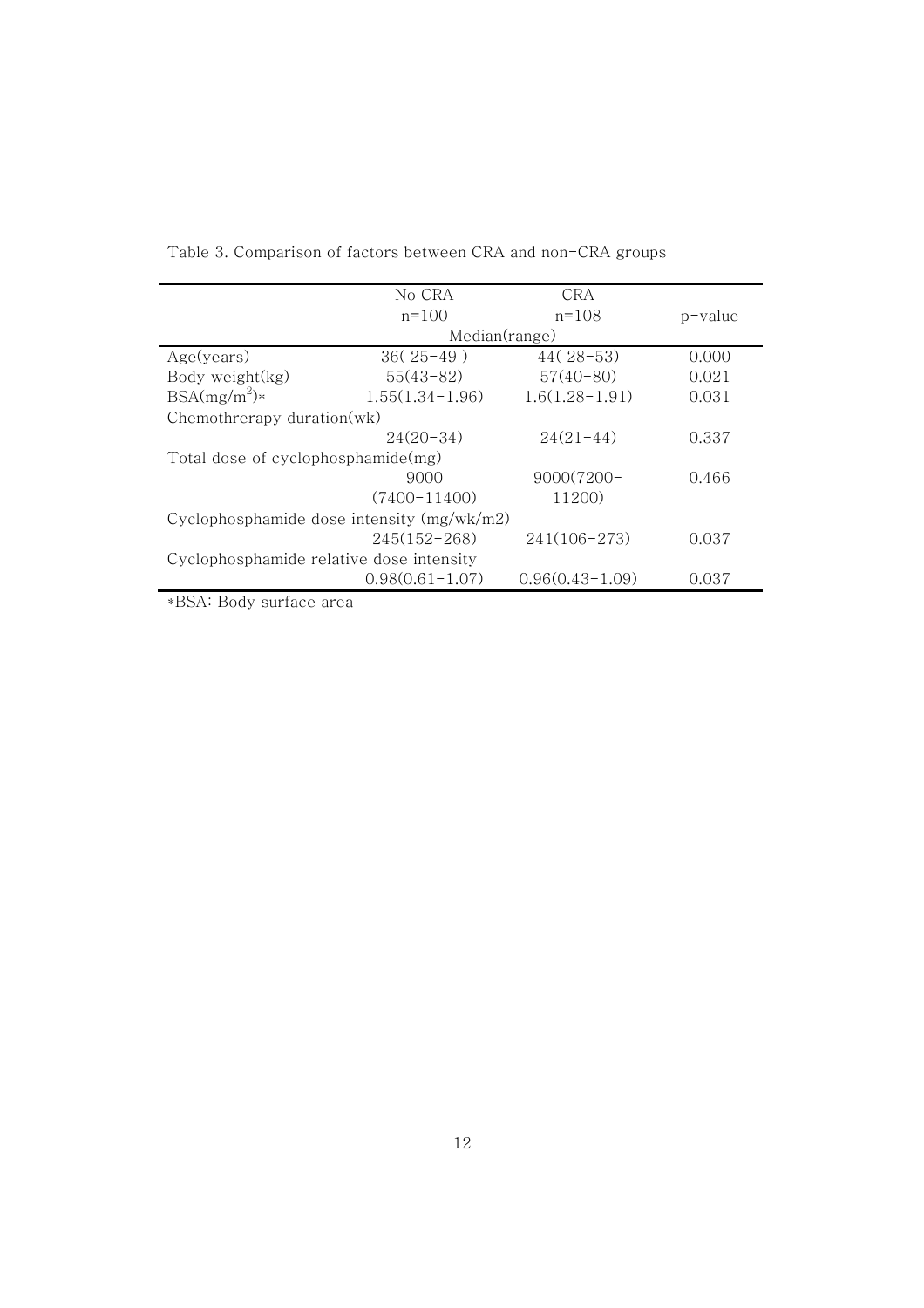| Categorical           | No CRA | <b>CRA</b>        | $p-$<br>value* | Hazard | 95%              | $p -$              |
|-----------------------|--------|-------------------|----------------|--------|------------------|--------------------|
| variables             |        | No of patients(%) |                | ratio  | CI               | value <sup>†</sup> |
| Age                   |        |                   |                |        |                  |                    |
| $Age \geq 40$         | 18(16) | 92(84)            | 0.000          | 61.5   | $21.5-$<br>176.1 | 0.000              |
| Age <sub>40</sub>     | 82(84) | 16(16)            |                |        |                  |                    |
| Tamoxifen maintenance |        |                   |                |        |                  |                    |
| Yes                   | 42(40) | 62(60)            | 0.026          | 6.6    | $2.4-$<br>18.1   | 0.000              |
| No                    | 58(56) | 46(44)            |                |        |                  |                    |
| Chemotherapy regimen  |        |                   |                |        |                  |                    |
| FAC                   | 16(35) | 30(65)            | 0.041          | 2.4    | $0.9 -$<br>6.3   | 0.075              |
| <b>CMF</b><br>BMI     | 84(52) | 78(48)            |                |        |                  |                    |
| <25                   | 83(50) | 84(50)            | 0.510          | 0.5    | $0.2 -$<br>1.5   | 0.219              |
| $\geq$ 25             | 17(42) | 24(58)            |                |        |                  |                    |

Table 4. univariate and multivariate predictors of CRA

\* chi square test

† Binary logistic regression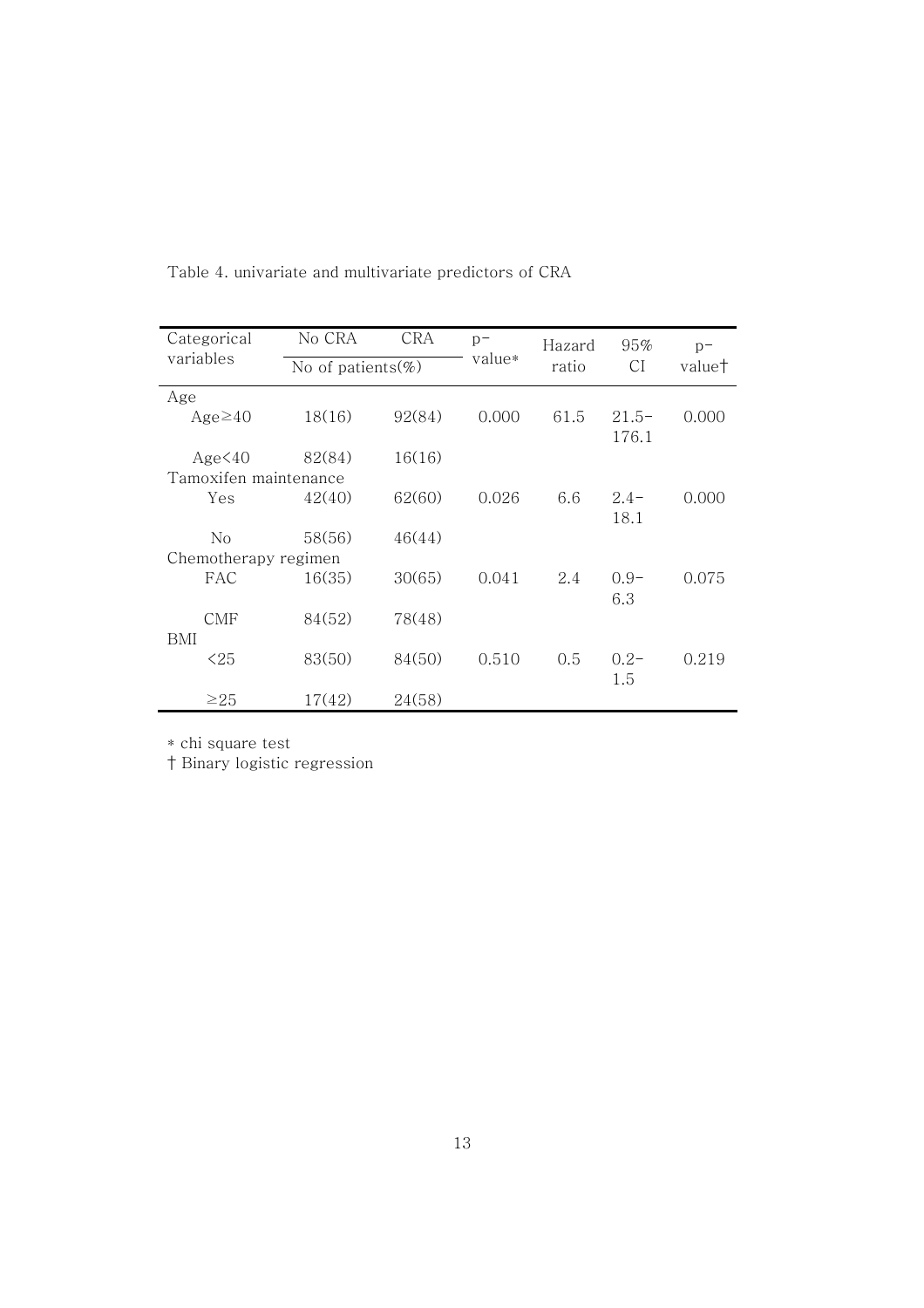#### **4. Initial recurrence pattern**

The most common initial locoregional and distant recurrence sites were chest wall and bone, respectively. An isolated locoregional recurrence occurred in 11 patients (5.3%) and combined recurrence with a distant metastasis occurred in 4 (1.9%). 18 patients (8.7%) showed an exclusively distant recurrences (Table 5).

| Site                                | Number of      | $\%$ |
|-------------------------------------|----------------|------|
|                                     | patients       |      |
| Locoregional                        | 11             | 5.3  |
| Chest wall                          | 6              |      |
| Contralateral breast                | 2              |      |
| <b>SCLN</b>                         | 1              |      |
| Axilla                              | 1              |      |
| Chest wall+ axilla                  | 1              |      |
| Distant                             | 18             | 8.7  |
| Bone                                | 6              |      |
| Liver                               | 1              |      |
| <b>Brain</b>                        | 1              |      |
| Bone+liver                          | 3              |      |
| Bone+lung+mediastinal node          | 2              |      |
| Bone+ pleura                        | 1              |      |
|                                     | 1              |      |
| Bone+ brain+ spinal cord            |                |      |
|                                     |                |      |
| Bone+lung                           | 1              |      |
| Bone+lung+liver+brain               | 1              |      |
| Bone+ mediastinal node              | 1              |      |
| Locoregional+ distant               | $\overline{4}$ | 1.9  |
| Chest wall+ bone+ mediastinal+ node | 1              |      |
| Chest wall+ lung+ brain             | 1              |      |
| Lung+liver+SCLN                     | 1              |      |

Table 5. Initial recurrence pattern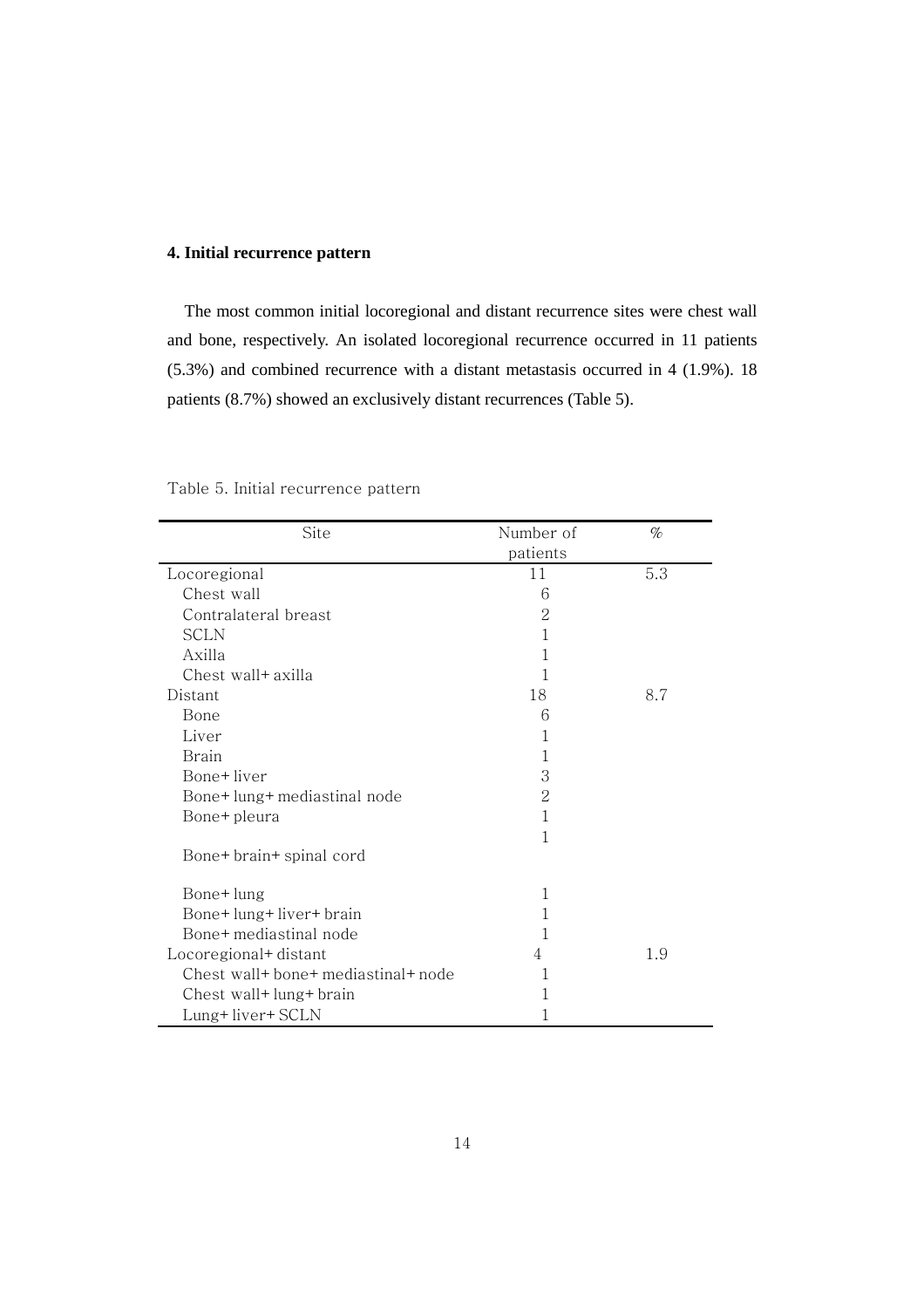#### **5. Survival analysis**

The Kaplan–Meier curves for disease free survival(DFS) and overall survival(OS) according to CRA are shown in Figures 1 and 2.



Figure 1. Kaplan-Meier plots for landmark analysis of DFS according to CRA



Figure 2. Kaplan-Meier plots for landmark analysis of OS according to CRA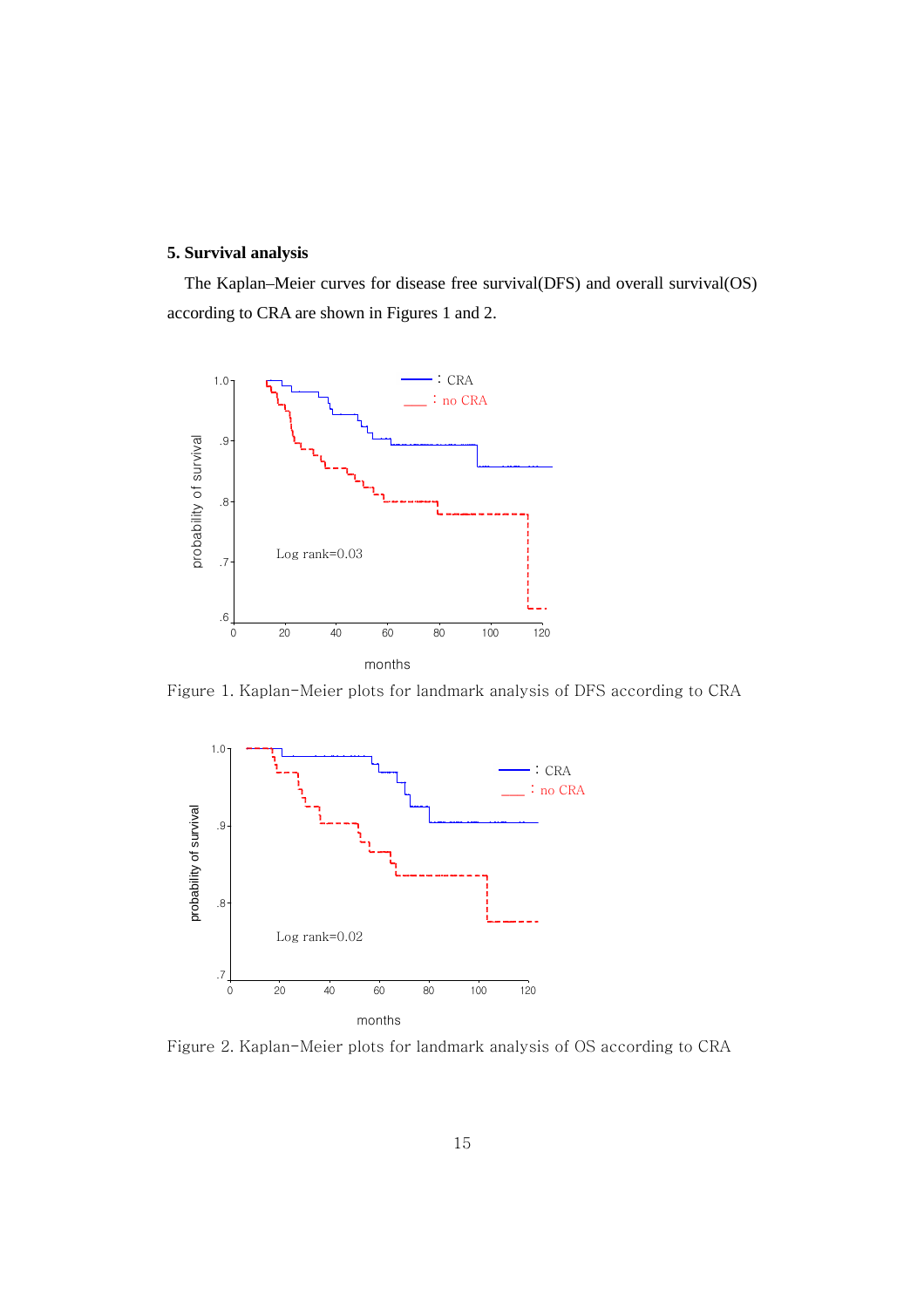DFS was significantly longer when a CRA occurred. ( $p = 0.03$ ) Five-year disease free survival rate was 90.4 % in the presence of CRA and 80 % in its absence. OS was also significantly longer when a CRA occurred.  $(p = 0.02)$  Five-year overall survival rate was 96.9% in the presence of CRA and 86.7% in its absence. These survival benefits were mainly found in patients with hormone receptor expression. CRA was associated with a significant effect on longer DFS among patients with ER or PR positive tumors. (p=0.0461) The same association was not found for the patients with ER and PR negative tumors.  $(p = 0.5845;$  Figure 3)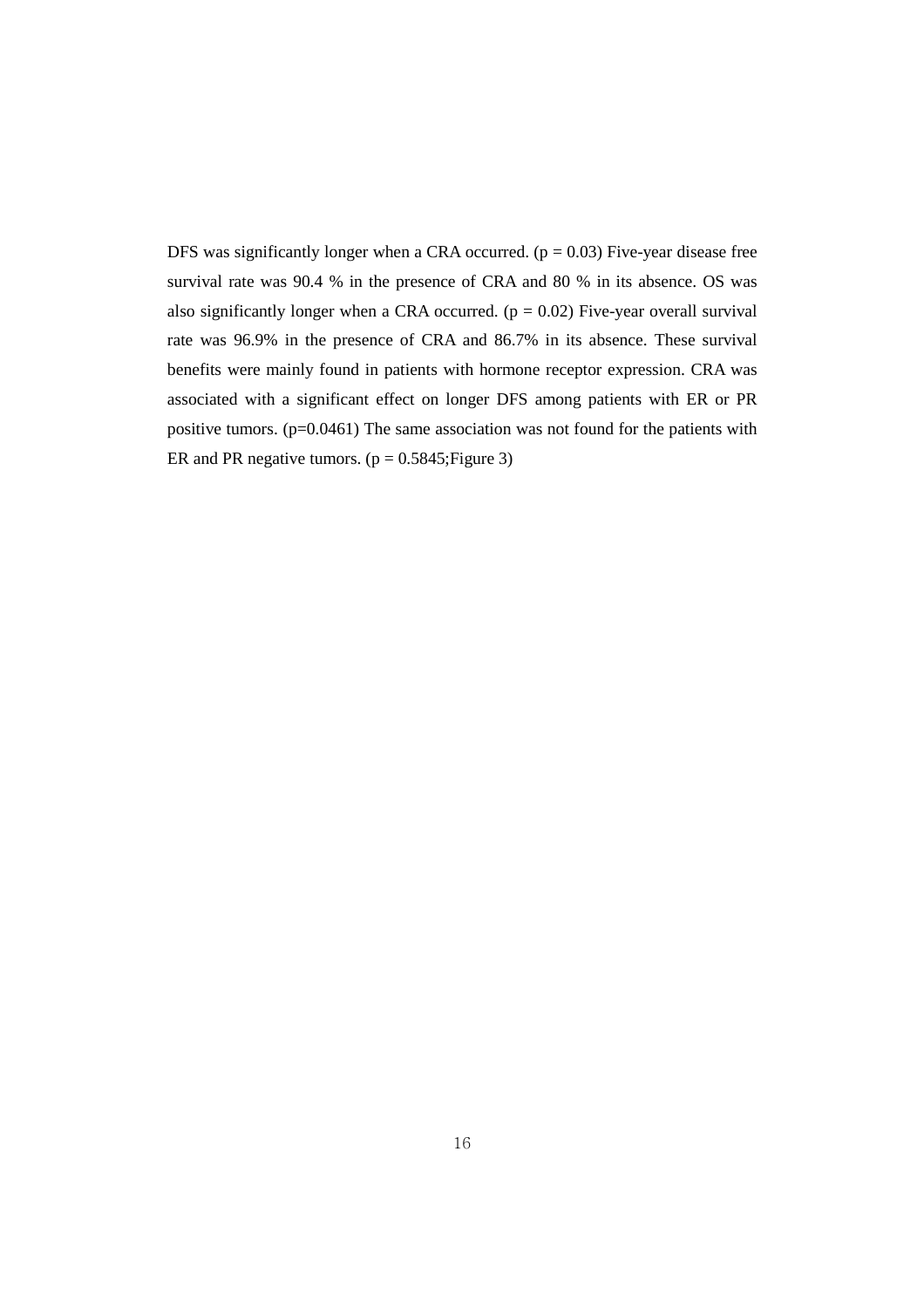

Figure 3. Kaplan-Meier plots for landmark analysis of DFS according to CRA by ER/PR status: 59 patients with ER and PR negative status (a) and 128 patients with ER or PR positive status (b).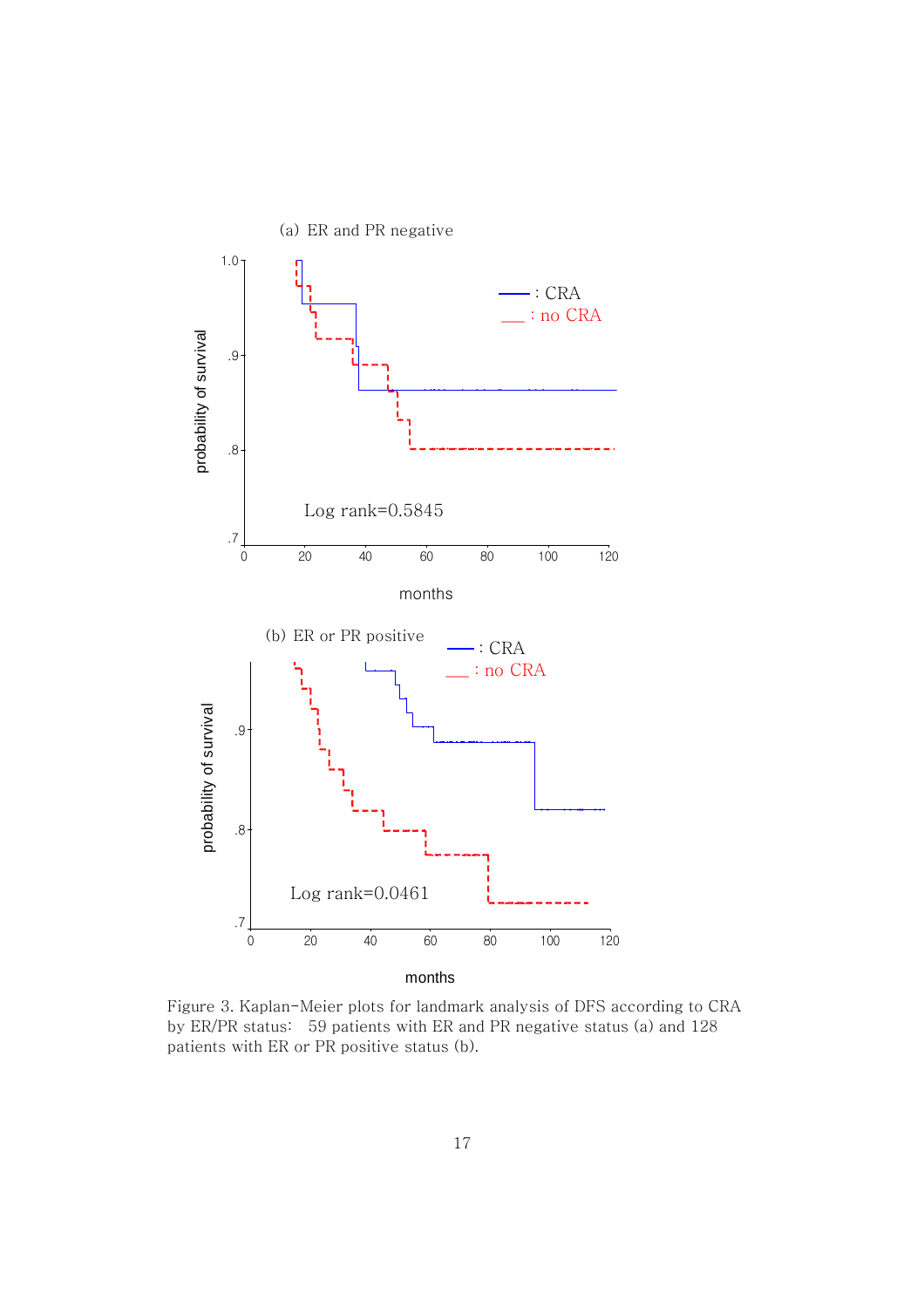CRA group showed trend of longer OS among patients with ER or PR positive tumors, though not statistically significant. (p=0.0538 ). The same trend was not found for the patients with ER and PR negative tumors ( $p = 0.393$ ; Figure 4).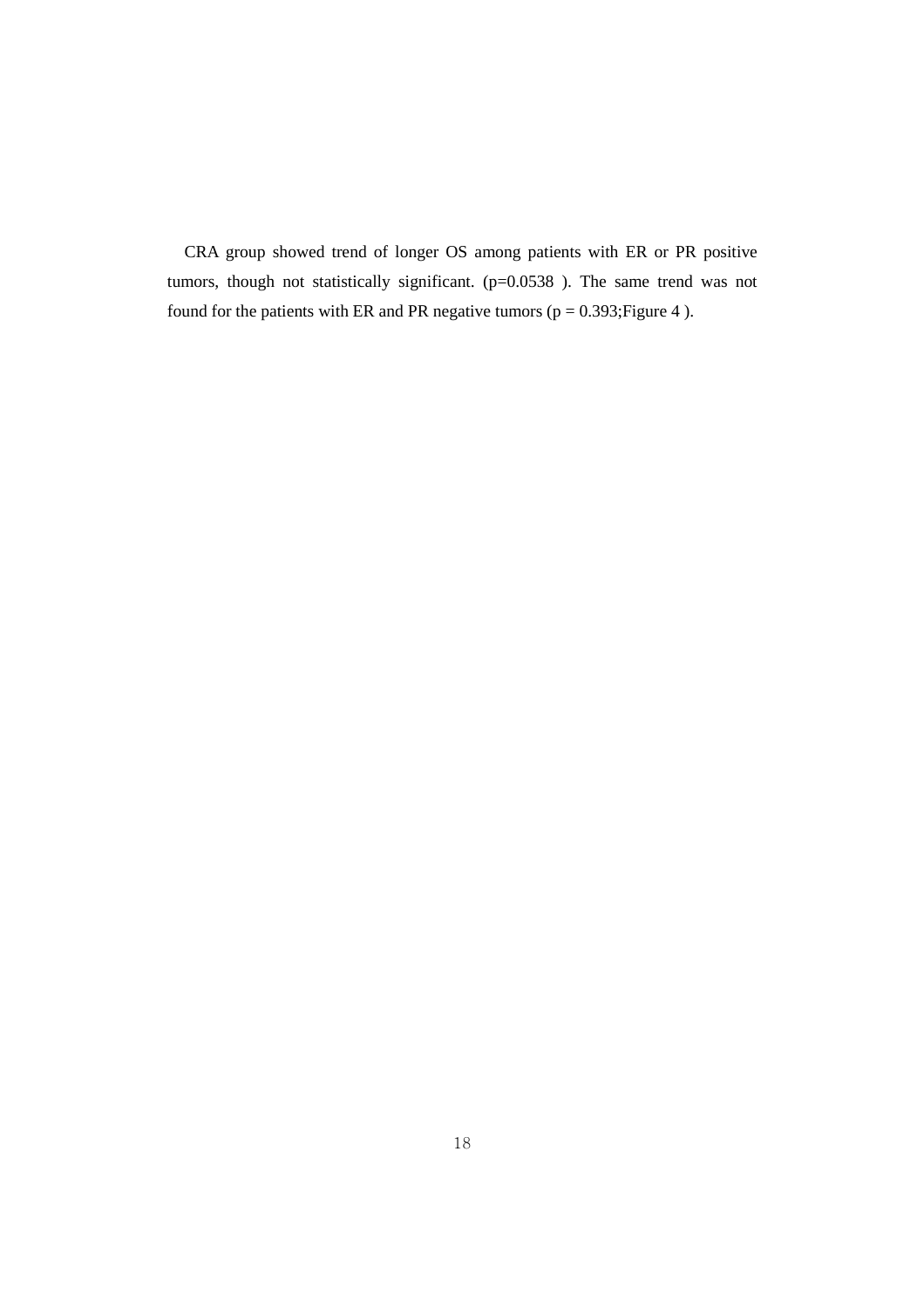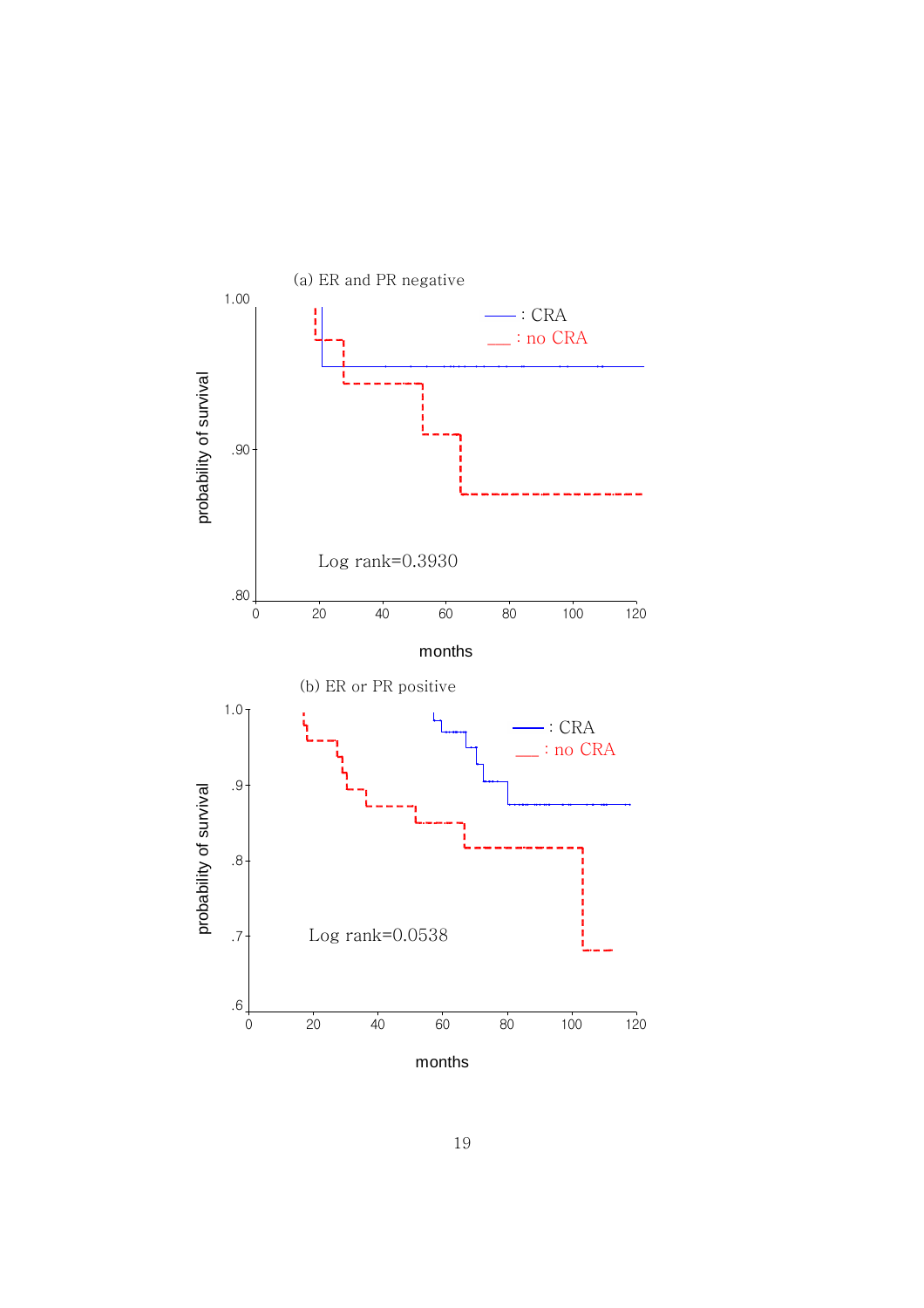Figure 4. Kaplan-Meier plots for landmark analysis of OS according to CRA by ER/PR status: 59 patients with ER and PR negative status (a) and 128 patients with ER or PR positive status (b).

When age, CRA, tumor size, number of node involvement, histological grade were compared in a Cox multivariate model, CRA and node stage were significantly associated with better DFS and OS.(Table 6)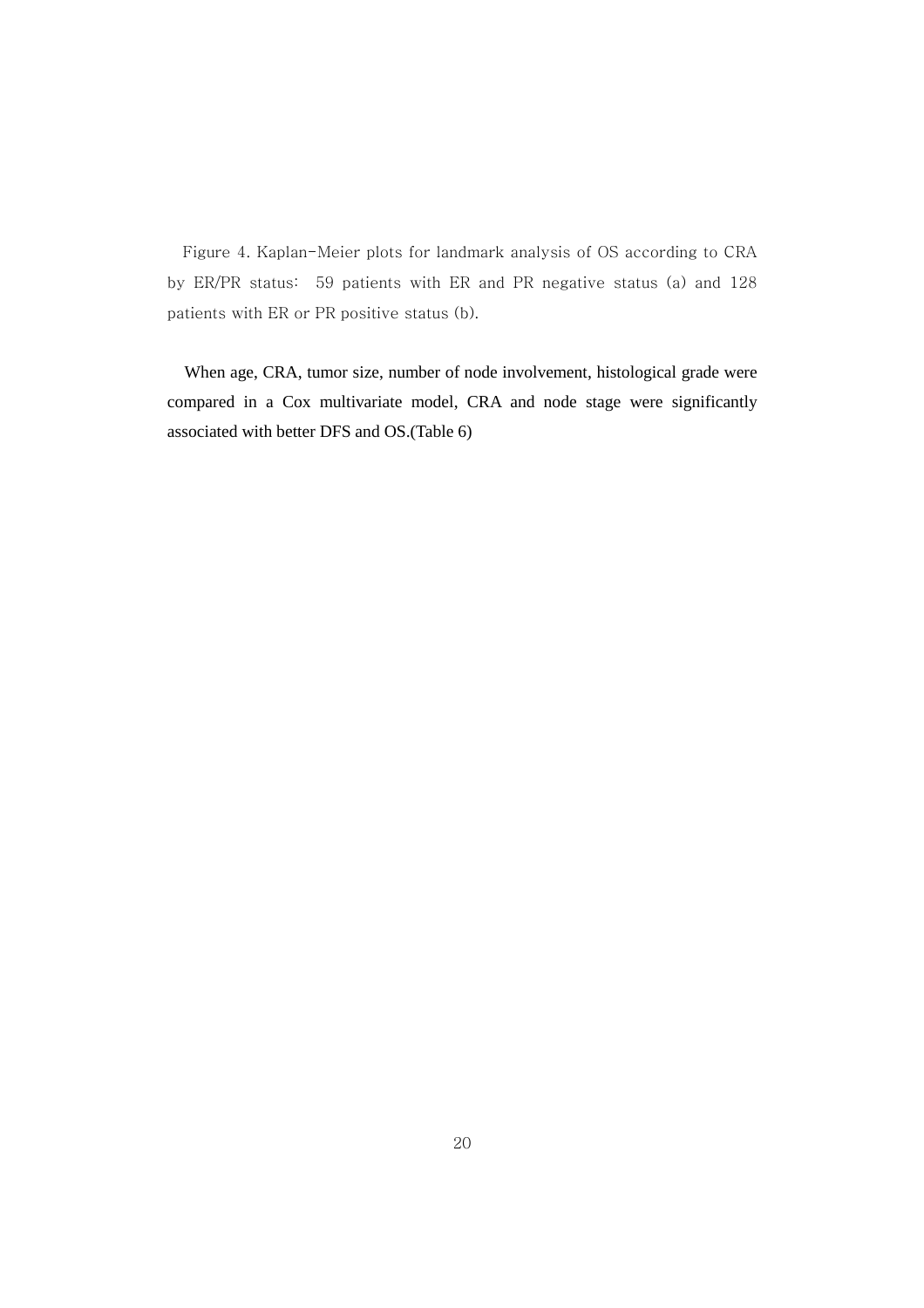|                  | <b>DFS</b> |                               |       | <b>OS</b>             |       |                               |       |                               |
|------------------|------------|-------------------------------|-------|-----------------------|-------|-------------------------------|-------|-------------------------------|
|                  |            | Univariate analysis           |       | Multivariate analysis |       | Univariate analysis           |       | Multivariate analysis         |
|                  | $D^-$      | $HR*$                         | $D^-$ | $HR*$                 | $D^-$ | $HR*$                         | $D^-$ | $HR*$                         |
|                  | value      | $(95\% \text{ CI}^{\dagger})$ | value | $(95\% \text{ CI})$   | value | $(95\% \text{ CI}^{\dagger})$ | value | $(95\% \text{ CI}^{\dagger})$ |
| Age              | 0.142      | 1.0                           | 0.938 | 1.0                   | 0.076 | 0.9                           | 0.918 | 1.0                           |
|                  |            | $(0.9 - 1.0)$                 |       | $(0.9-1.1)$           |       | $(0.9-1.0)$                   |       | $(0.9-1.1)$                   |
| CRA              | 0.037      | 0.5                           | 0.044 | 0.4                   | 0.030 | 0.4                           | 0.031 | 0.2                           |
|                  |            | $(0.2 - 1.0)$                 |       | $(0.1 - 1.0)$         |       | $(0.2 - 0.9)$                 |       | $(0.1 - 0.9)$                 |
| Tamoxif          | 0.506      | 0.8                           |       |                       | 0.563 | 1.3                           |       |                               |
| en               |            | $(0.4-1.6)$                   |       |                       |       | $(0.6 - 3.0)$                 |       |                               |
| Nodal stage      |            |                               |       |                       |       |                               |       |                               |
| N <sub>0</sub>   |            | 1                             |       | $\mathbf{1}$          |       | $\mathbf{1}$                  |       | $\mathbf{1}$                  |
| N1               | 0.010      | 2.9                           | 0.006 | 3.5                   | 0.143 | 2.1                           | 0.380 | 1.7                           |
|                  |            | $(1.3 - 6.5)$                 |       | $(1.4 - 8.5)$         |       | $(0.8 - 5.5)$                 |       | $(0.5 - 5.6)$                 |
| N2               | 0.000      | 15.5                          | 0.001 | 5.5                   | 0.000 | 18.2                          | 0.001 | 7.0                           |
|                  |            | $(4.1 - 58.6)$                |       | $(2.0 - 15.2)$        |       | $(4.5 - 73.7)$                |       | $(2.2 - 22.2)$                |
| Tumor stage      |            |                               |       |                       |       |                               |       |                               |
| T1               |            | $\mathbf{1}$                  |       | $\mathbf{1}$          |       | $\mathbf{1}$                  |       | $\mathbf{1}$                  |
| T <sub>2</sub>   | 0.151      | 4.3                           | 0.196 | 3.8                   | 0.422 | 2.3                           | 0.440 | $2.2\,$                       |
|                  |            | $(0.6 - 31.8)$                |       | $(0.5 - 29.2)$        |       | $(0.3 - 17.3)$                |       | $(0.3 - 16.9)$                |
| T <sub>3</sub>   | 0.098      | 6.1                           | 0.286 | 3.4                   | 0.126 | 5.3                           | 0.490 | 2.1                           |
|                  |            | $(0.7 - 52.7)$                |       | $(0.4 - 32.1)$        |       | $(0.6 - 45.8)$                |       | $(0.2 - 19.7)$                |
| $HR+1$           | 0.932      | 1.0                           |       |                       | 0.526 | 1.4                           |       |                               |
|                  |            | $(0.5 - 2.2)$                 |       |                       |       | $(0.5 - 3.8)$                 |       |                               |
| Histologic grade |            |                               |       |                       |       |                               |       |                               |
| L                |            | $\mathbf{1}$                  |       | $\mathbf{1}$          |       | 1                             |       |                               |
| $\rm{II}$        | 0.136      | 2.5                           | 0.305 | 1.9                   | 0.693 | 1.3                           |       |                               |
|                  |            | $(0.7 - 8.7)$                 |       | $(0.5 - 6.7)$         |       | $(0.4 - 4.8)$                 |       |                               |
| III              | 0.062      | 3.5                           | 0.184 | 2.5                   | 0.217 | 2.4                           |       |                               |
|                  |            | $(0.9 - 12.9)$                |       | $(0.7 - 9.7)$         |       | $(0.6 - 9.6)$                 |       |                               |

Table 6. univariate and multivariate analysis of DFS and OS

\*HR: Hazard ratio

†CI: confidence interval

‡HR+: hormone receptor positivity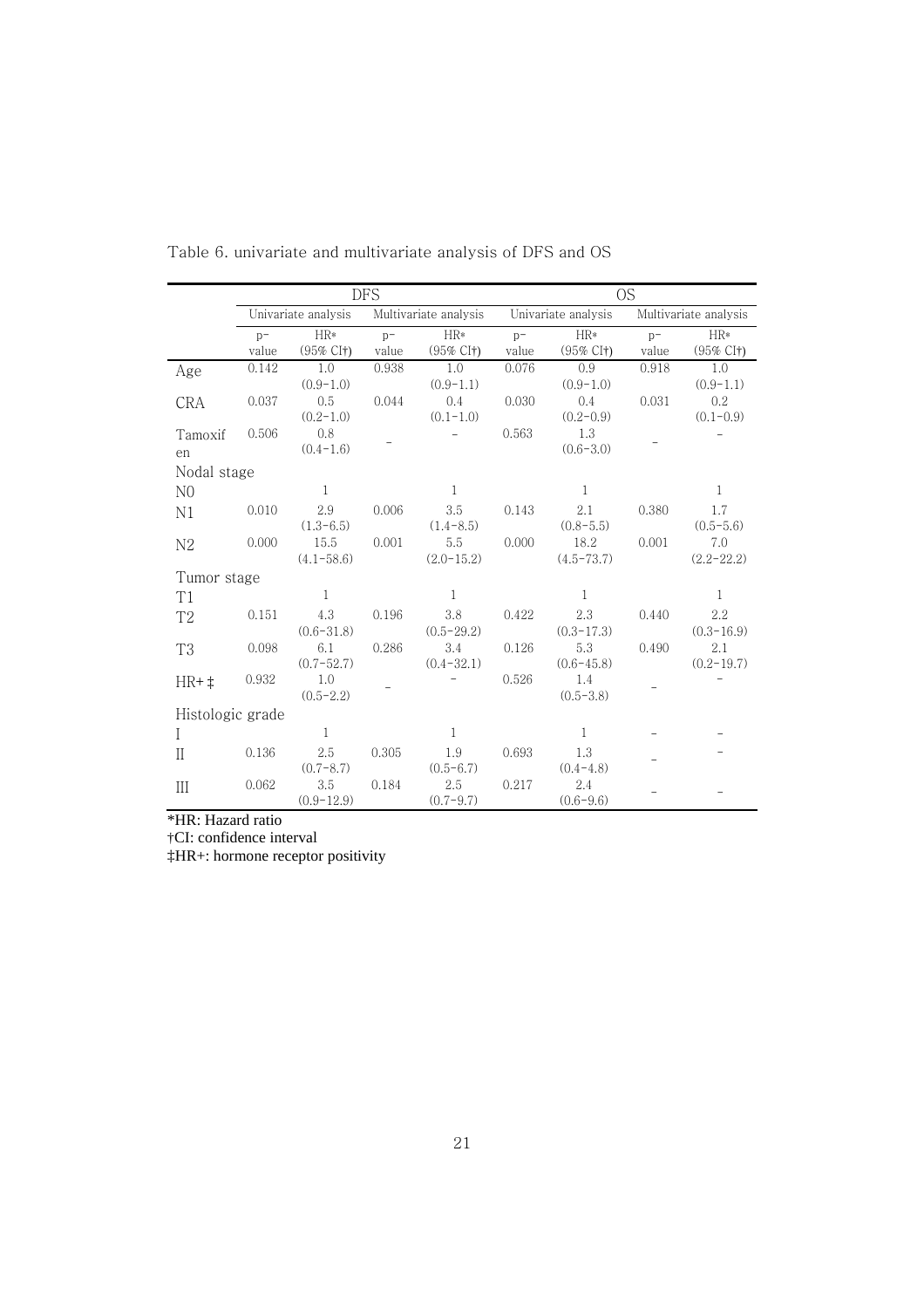#### Ⅳ. **Discussion**

Before Bines et al<sup>5</sup> suggested uniformed definition of CRA, the definition of CRA duration and interval from beginning of chemotherapy to the cessation of menstruation varied among different studies to studies. (Table 7) We used the definition of CRA as Bines et al suggested.

|                           | Definition of CRA |                            |  |  |  |
|---------------------------|-------------------|----------------------------|--|--|--|
| First Author              | Duration(months)  | Interval(months)           |  |  |  |
| Bianco <sup>6</sup>       | $\geq$ 3          | $\leq$ 3 from end of       |  |  |  |
|                           |                   | treatment                  |  |  |  |
| Bonadonna <sup>7</sup>    | $\geq$ 3          | During treatment           |  |  |  |
| Brincker <sup>8</sup>     | $\geq$ 3          | NА                         |  |  |  |
| LBCSG <sup>9</sup>        | $\geq$ 3          | $\leq$ 9 from beginning of |  |  |  |
|                           |                   | treatment                  |  |  |  |
| Tormey <sup>10</sup>      | 12                | NA.                        |  |  |  |
| Padmanabahn <sup>11</sup> | Permanent         | $\leq$ 12                  |  |  |  |
| Dowsett <sup>12</sup>     | NA.               | $\leq$ from beginning of   |  |  |  |
|                           |                   | treatment                  |  |  |  |
| $Metha^{13}$              | NA.               | During treatment           |  |  |  |
| $\mathrm{Reyno}^{14}$     | NА                | During treatment           |  |  |  |

Table 7. Definition of CRA according to different authors.

One of our aim of study was to investigate the factors inducing CRA. In multivariate analysis, the predictive factors of CRA were old age and addition of tamoxifen to chemotherapy. Development of CRA was directly correlated to patients' age. Its occurrence rises with increasing age, 16.3 % in women under 40 years of age and 83.6% in those over 40. The higher rate of ovarian suppression in older women is probably related to the low number of remaining ovarian follicles .

Tamoxifen is associated with small risk (18% compared with control) of amenorrhea when used alone, but when used with chemotherapy, tamoxifen additively increased the incidence of  $CRA<sup>15</sup>$ . Our finding is consistent with this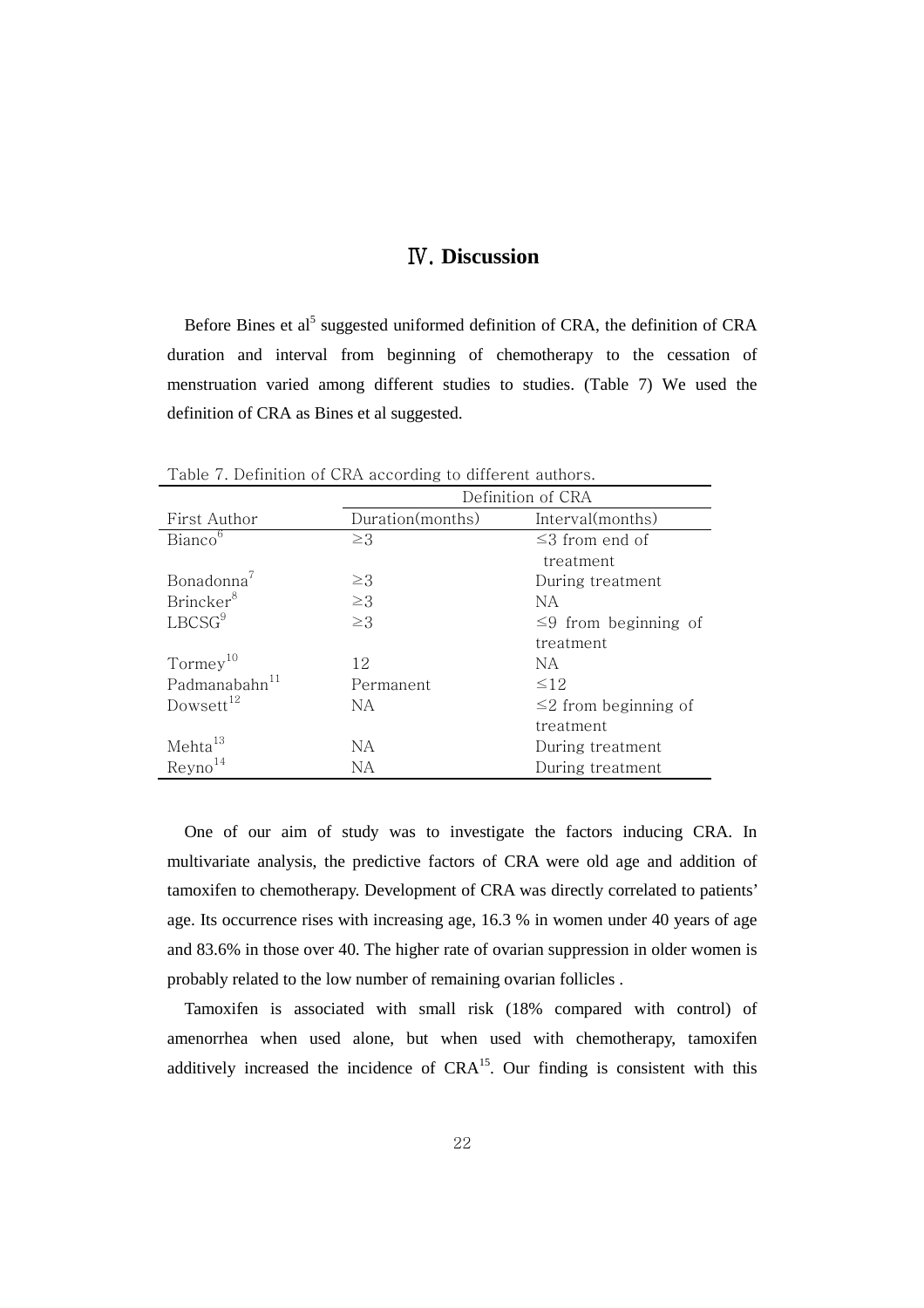observation showing the increased CRA with the addition of tamoxifen to chemotherapy compared with chemotherapy alone.

Interestingly, the CRA rate was higher in the FAC arm than CMF arm, despite the lower cumulative dose of cyclophosphamide. Some studies suggested that higher cyclophosphamide dose and dose-density are related with the CRA incidence.<sup>16,17</sup> But we couldn't observe this effect. In contrast, lower cyclophosphamide cumulative dose and dose intensity were found in patients with CRA. Several explanations can be possible. Firstly, we could think that this effect was due to the older age and age related increase in body weight and BSA in CRA group. When calculating dose intensity, we divided total administered dose by BSA and chemotherapy duration. Total administered dose of cyclophosphamide was similar in CRA and non CRA group, however, BSA increased in CRA group. As a result, cyclophosphamide dose density decreased in CRA group. Secondly, younger patients generally showed better compliance to chemotherapy than older patients. This compliance difference represented the higher dose intensity in younger patients, who showed lower incidence of CRA. Thirdly, this finding can, also be explained by an existence of a threshold effect of ovarian toxicity for a specific dose of cyclophosphamide<sup>18</sup>, or possible gonadotoxicity of adriamycin<sup>19</sup>.

Our primary aim was to investigate the effect of CRA on patient prognosis. Many previous studies suggested the prognostic importance of CRA, even if they showed inconsistent findings. Del Mastro et al<sup>4</sup> performed a review of 13 studies involving 16 groups and 3,929 subjects treated with CMF-based regimens. With follow-up ranging from 3 to 20 years, a statistically significant association was found between the development of CRA and DFS in 8 out of 15 groups included in the analysis. In four of the remaining seven groups, a trend of better DFS was reported in patients developing CRA when compared to those who did not. OS was always improved in patients becoming amenorrheic compared to patients who did not. This difference was clinically meaningfull in three studies.

We found that CRA had an association with better DFS and OS, particulary in the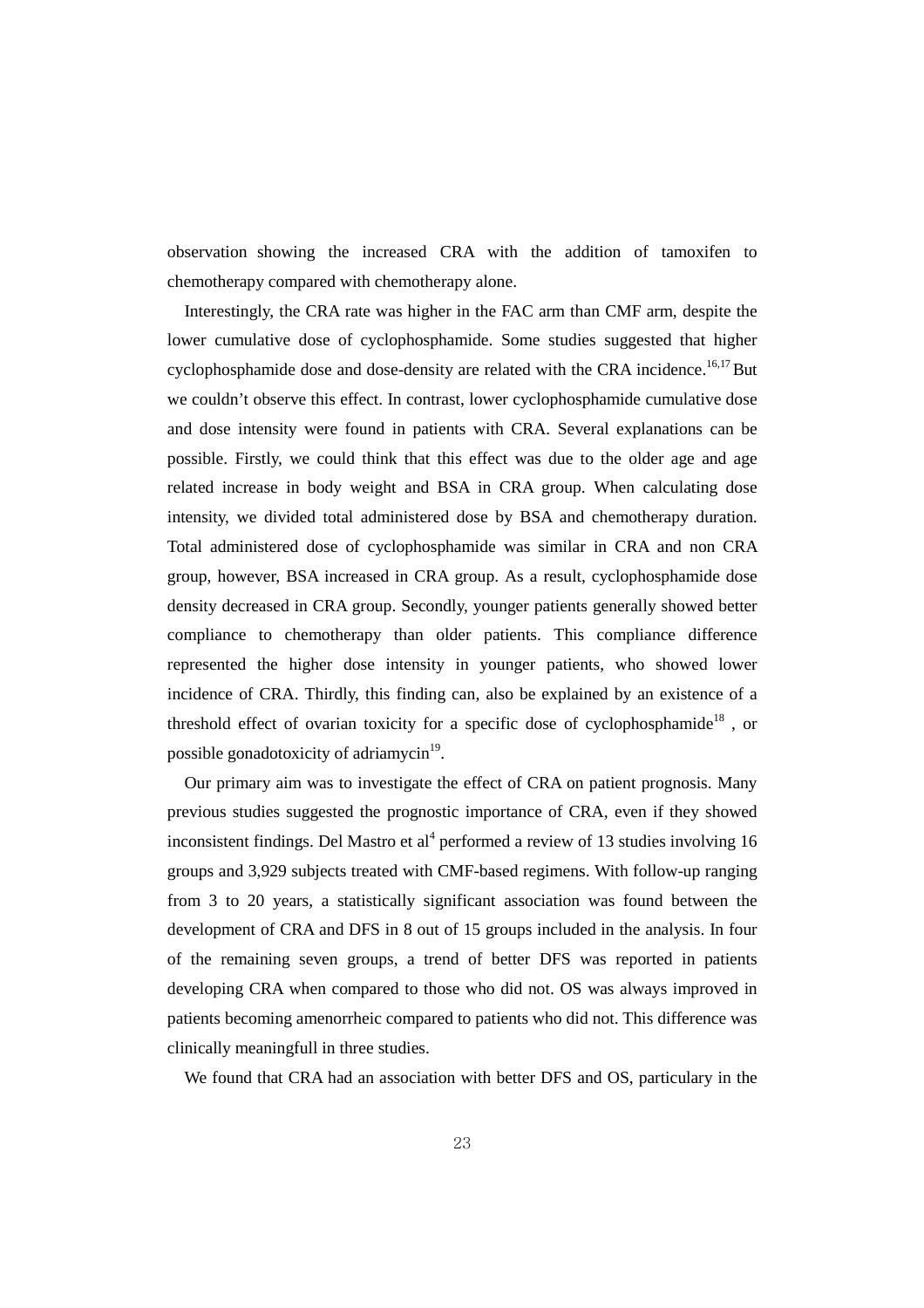hormonal receptor-positive subgroup. This effect suggests that the survival benefit of chemotherapy induced castration is more pronounced in hormonal receptor-positive subpopulations, and CRA can be used as surrogate marker of effectiveness of chemotherapy.

Other castration methods are oophorectomy, radiotherapy, and LHRH analogs. There are many unanswered questions about the effectiveness of castration, especially about its duration in premenopausal women with endocrine-responsive tumors . Several data suggested little additional benefit from definitive castration following adjuvant chemotherapy, suggesting that CRA would have a similar effect to castration.<sup>17</sup> Oxford overviews have shown that adjuvant ovarian castration adds little compared to the effects of chemotherapy alone.  $20,21$  The role of castration alone instead of chemotherapy remains as a more unclear issue.<sup>22</sup> Indeed, most trials that compared adjuvant ovarian ablation and adjuvant chemotherapy, used CMF regimens and not an anthracycline-based regimen, and chemotherapy regimen was often suboptimal, intravenous CMF rather than classical CMF, or FEC50 rather than  $FEC100<sup>17</sup>$  In a recently published meta-analysis, allocation to ovarian ablation or suppression (8000 women) significantly reduced breast cancer mortality, but appears to do so only in the absence of other systemic treatments.<sup>23</sup>

 Currently, three clinical trials have been proposed by the International Breast Cancer Study Group (IBCSG) to investigate the relative role of hormone therapy, including temporary or definitive ovarian suppression, and chemotherapy in premenopausal patients with hormonal receptor-positive early breast cancer. These studies, SOFT (IBCSG-24-02: Suppression of Ovarian Function plus either Tamoxifen or exemestane compared with tamoxifen alone in treating premenopausal women with hormone-responsive breast cancer), TEXT (IBCSG-25-02: Triptorelin plus EXemestane compared with triptorelin plus Tamoxifen in treating women with hormone-responsive breast cancer), and PERCHE (IBCSG-26-02: suppression of ovarian function and either tamoxifen or exemestane with or without chemotherapy in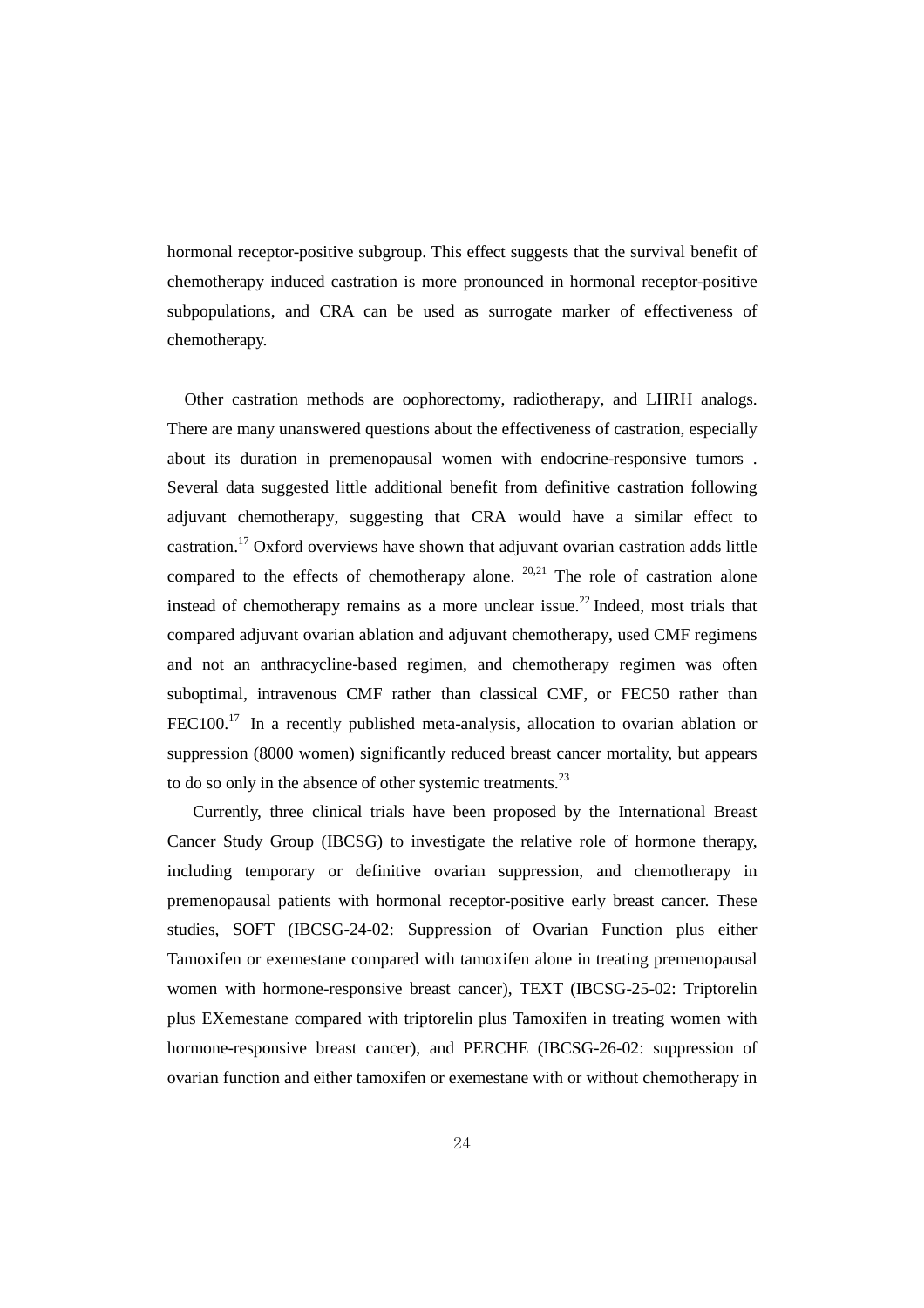treating premenopausal women with hormone-responsive breast cancer), would give more knowledge regarding the role of ovarian suppression in the treatment of premenopausal breast cancer.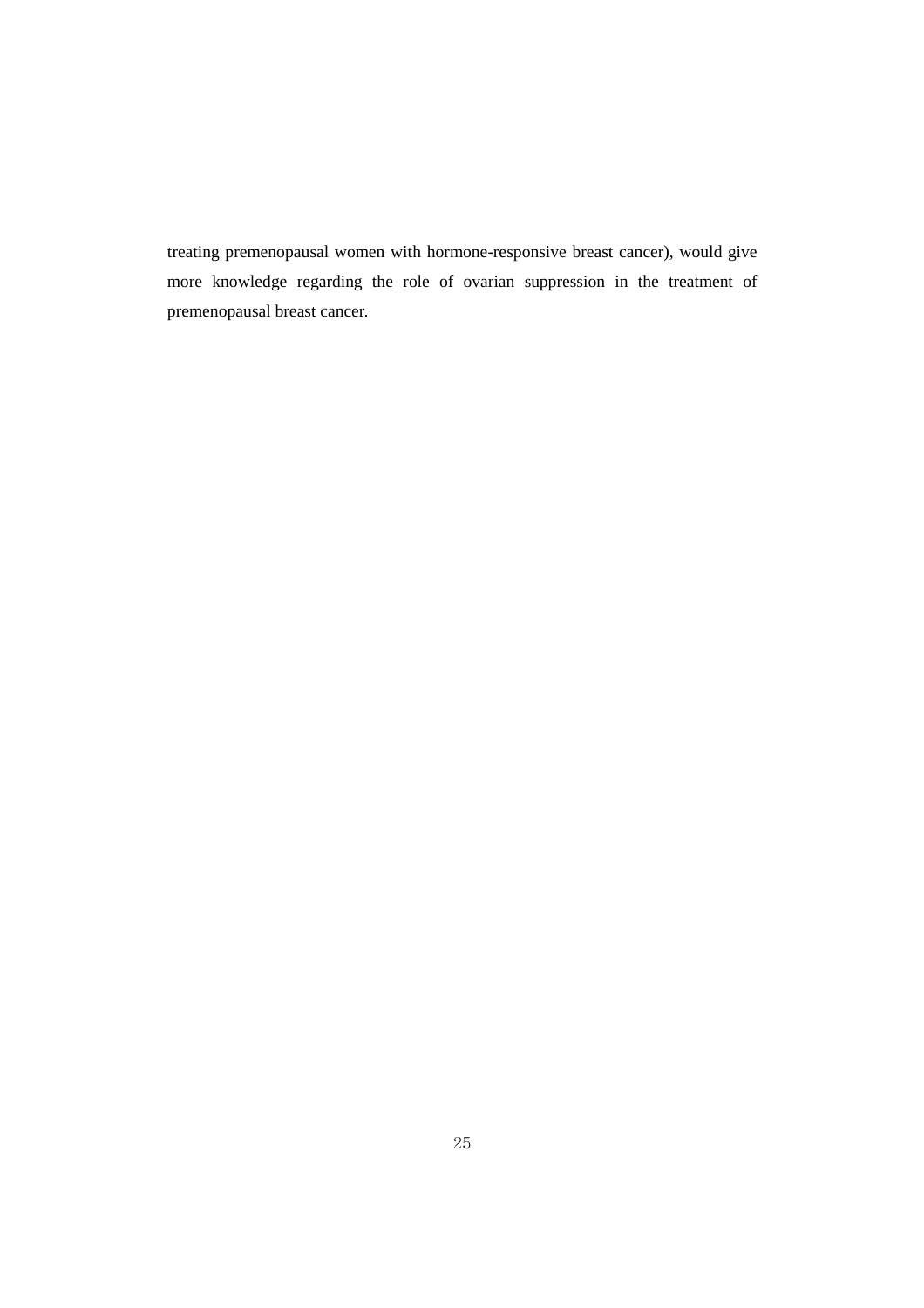### Ⅴ**. Conclusion**

In conclusion, CRA is likely to have an influence on DFS and OS in premenopausal breast cancer patients. The anti-hormonal effect of chemotherapy via ovarian ablation contributes to the indirect tumor cell killing effect of chemotherapy, and can be used as a predictive markers of effective chemotherapy particulary in hormonal receptor-positive premenopausal patients.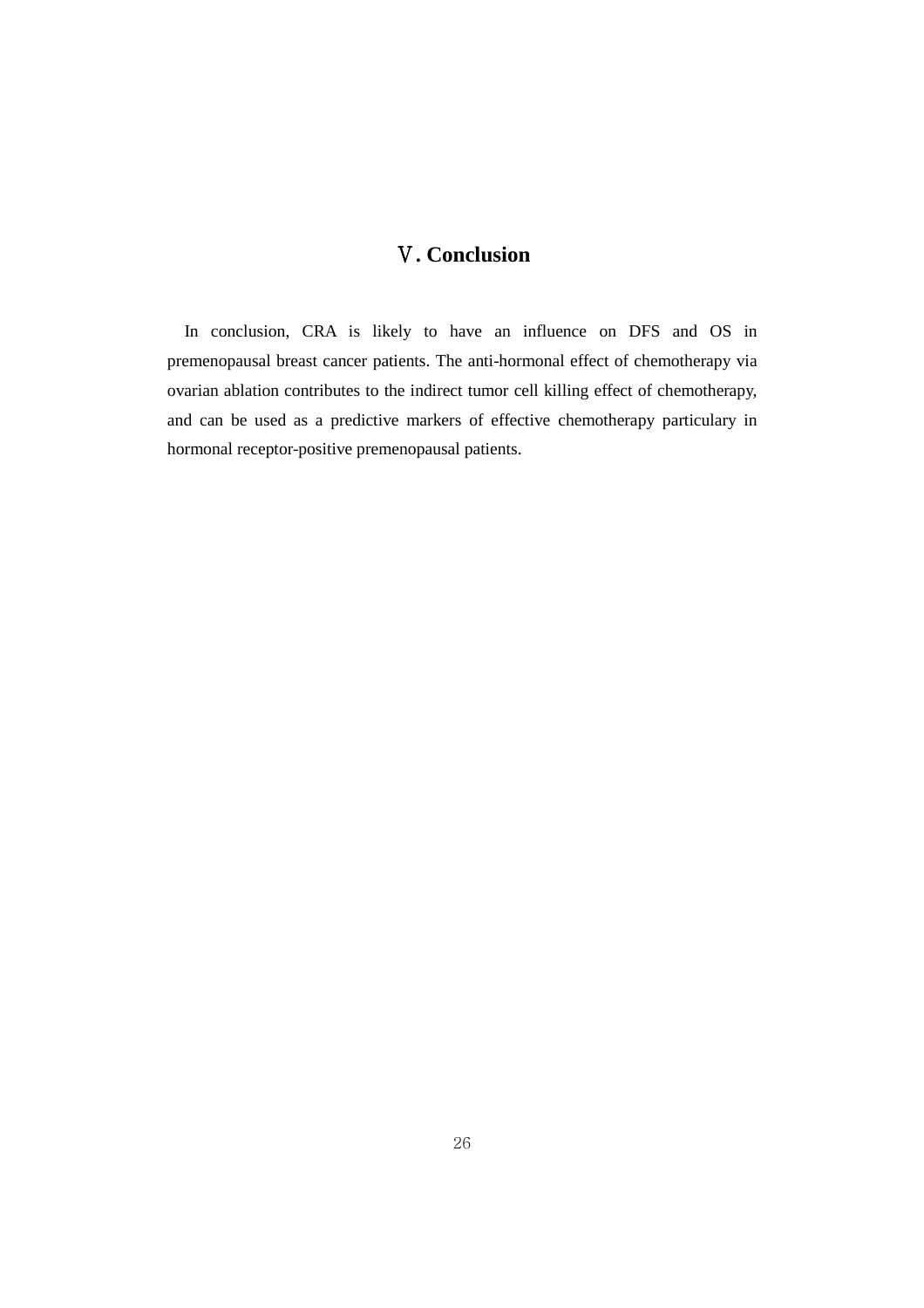#### **References**

- 1. Ministry of health & welfare. Cancer Incidence in Korea 1999-2001. 2005
- 2. Early Breast Cancer Trialists' Collaborative Group. Polychemotherapy for early breast cancer. an overview of the randomised trials. Lancet 1998; 352: 930–942.
- 3. Early Breast Cancer Trialists' Collaborative Group. Systemic treatment of early breast cancer by hormonal, cytotoxic or immune therapy. 133 randomised trials involving 31,000 recurrences and 24,000 deaths among 75,000 women. Lancet 1992; 339:1-15.
- 4. Del Mastro L, Venturi M, Sertoli MR, Rosso R. Amenorrhea induced by adjuvant chemotherapy in early breast cancer patients: prognostic role and clinical implications. Breast Cancer Res Treat 1997;43:183-190.
- 5. Bines J, Oleske DM, Cobleigh MA. Ovarian fuction in premenopausal women treated with adjuvant chemotherapy for breast cancer. J Clin Oncol. 1996;14:1718- 1729
- 6. Bianco AR, Del Mastro L. Gallo C, Perrone F, Matano E, Pagliarulo C, et al Prognostic role of amenorrhea induced by adjuvant chemotherapy in premenopausal patients with early breast cancer. Br J Cancer 1991:63:799-803
- 7. Bonadonna G, Valagussa P, Rossi A. CMF adjuvant chemotherapy in operable breast cancer, in Salmon SS, Jones SE(eds): Adjuvant Therapy in Cancer II. New York, NY, Grune & Stratton, 1979;272-275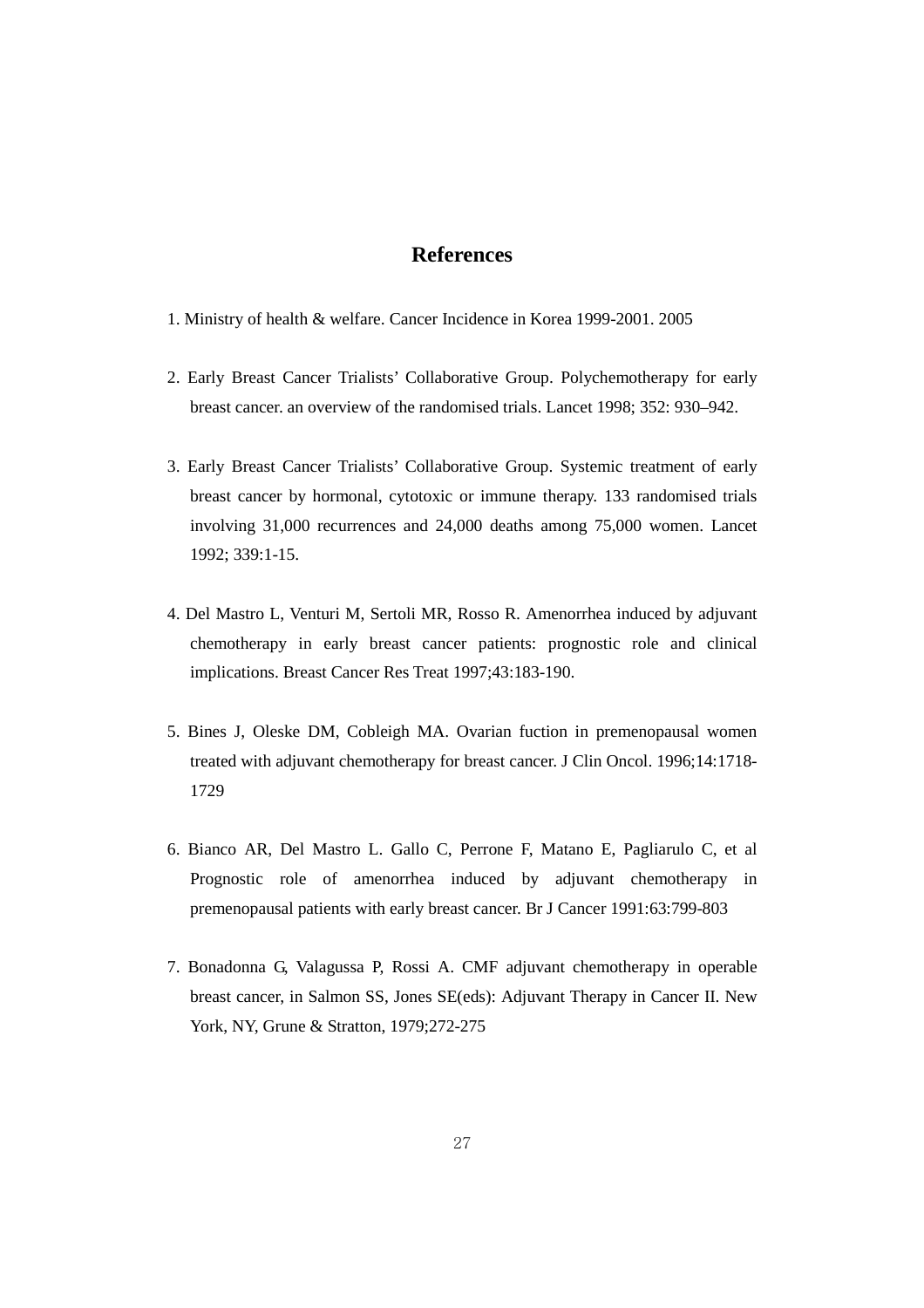- 8. Brincker H, Rose C, Rank F, Mouridsen HT, Jacobsen A, Dombernowsky P. Evidence of a castration-mediated effect of adjuvant cytotoxic chemotherapy in premenopausal breast cancer. J Clin Oncol 1987;5: 1771-1778
- 9. Ludwig Breast Cancer Study Group. A randomized trial of adjuvant combination chemotherapy with or without predinisone in premenopausal breast cancer patients with metastasis in one to three axillary lymph nodes. Cancer Res 1985;45:4454- 4459.
- 10. Tormey DC. Endocrine effects of adjuvant chemotherapy in premenopausal women: suggestions for the future. Recent Results. Cancer Res 1989;115:106- 112.
- 11. Padmanabahn N, Howell A, Rubens RD. Mechanism of action of adjuvant chemotherapy in early breast cancer. Lancet 1986;2:411-414.
- 12. Dowsett M, Richer J. Effects of cytotoxic chemotherapy on ovarian and adrenal steroidogenesis in premenopausal breast cancer patients. Oncology 1991; 48:215-220
- 13. Mehta RR, Beattie CW, Das Grupta TK. Endocrine profile in breast cancer patients receiving chemotherapy. Breast Cancer Res Treat 1991;20:125-132
- 14. Reyno LM, Levine MN, Skingley P. Arnold A, Zahra HA. Chemotherapy induced amenorrhea in a randomized trial of adjuvant chemothrerapy duration in breast cancer. Eur J Cancer 1993;29A:21-23.
- 15. Goodwin PJ, Ennis M, Pritchard KI, Trudeau M, Hood N. Risk of menopause during the first year after breast cancer diagnosis. J Clin Oncol. 1999;17:2365-2370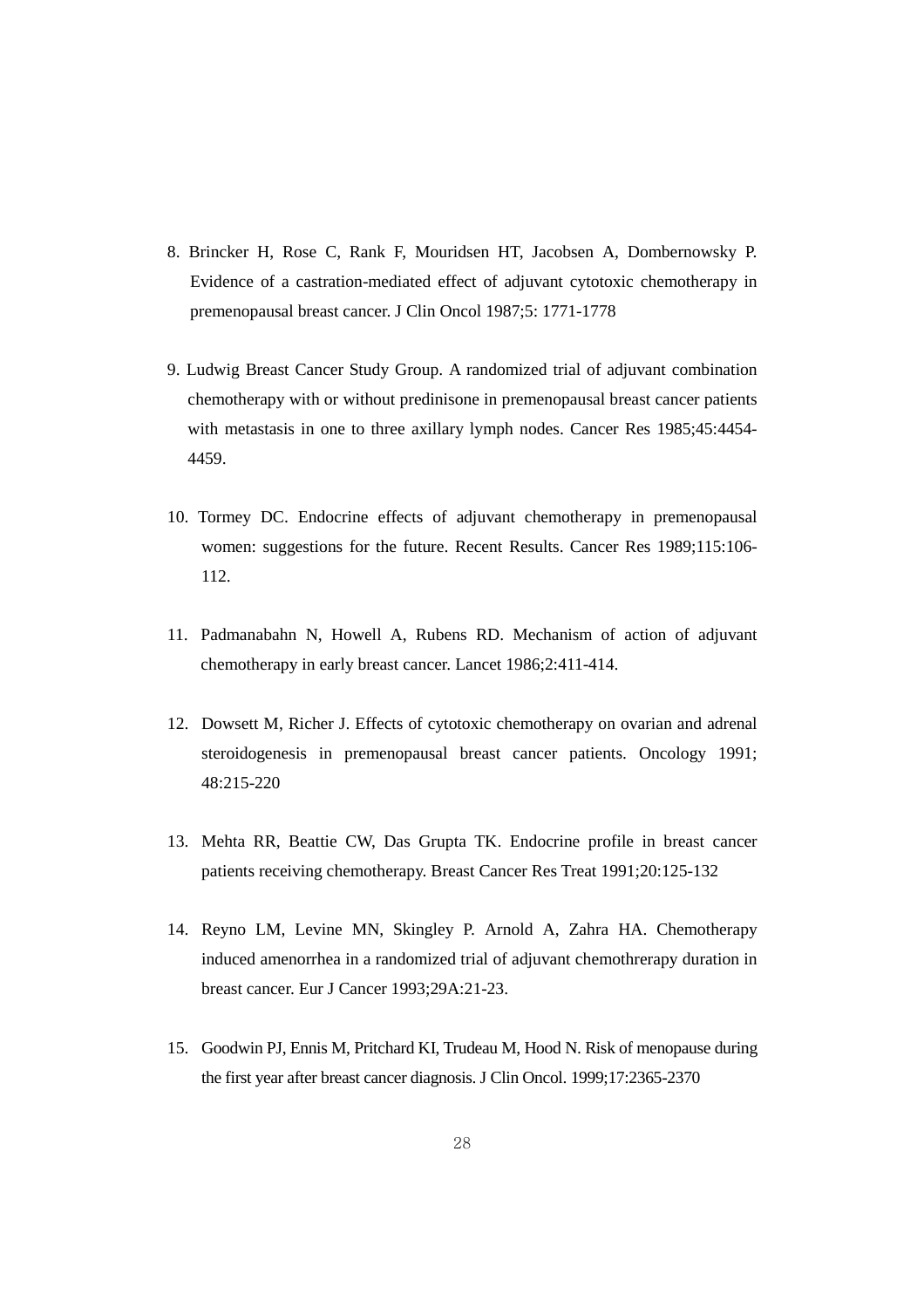- 16. Reyno LM. Levine MN, Skingley P. Arnold A. Zahra HA: Chemotherapy induced amenorrhea in a randomized trial of adjuvant chemotherapy duration in breast cancer. Eur J Cancer 1993;29A:21-23.
- 17. Vanhuyse M, Fournier C, Bonneterre J. Chemotherapy-induced amenorrhea: influence on disease-free survival and overall survival in receptor-positive premenopausal early breast cancer patients. Ann Oncol 2005;16: 1283–1288.
- 18. Parulekar WR, Day AG, Ottaway JA, Shepherd LE, Trudeau ME, Bramwell V, et al. Incidence and Prognostic Impact of Amenorrhea During Adjuvant Therapy in High-Risk Premenopausal Breast Cancer: Analysis of a National Cancer Institute of Canada Clinical Trials Group Study—NCIC CTG MA.5. J Clin Oncol. 2005;23:6002-6008.
- 19. Borde F, Chapelle-Marcillac I, Fumoleau P: Role of chemo-induced amenorrhea in premenopausal, node-positive, operable breast cancer patients: 9-year followup results of French Adjuvant Study Group (FASG) data base. Breast Cancer Res Treat 2003;82:S30.
- 20. Early Breast Cancer Trialists' Collaborative Group. Tamoxifen for early breast cancer and ovarian ablation for early breast cancer (Cochrane Review). The Cochrane Library, Issue 4. Chichester, UK: John Wiley & Sons, Ltd. 2004.
- 21. Early Breast Cancer Trialists' Collaborative Group. Ovarian ablation in early breast cancer: overview of the randomised trials. Lancet 1996; 348: 1189–1196.
- 22. Pritchard KT. Adjuvant therapy for premenopausal women with breast cancer: is it time for another paradigm shift? J Clin Oncol 2002; 20: 4611–4614.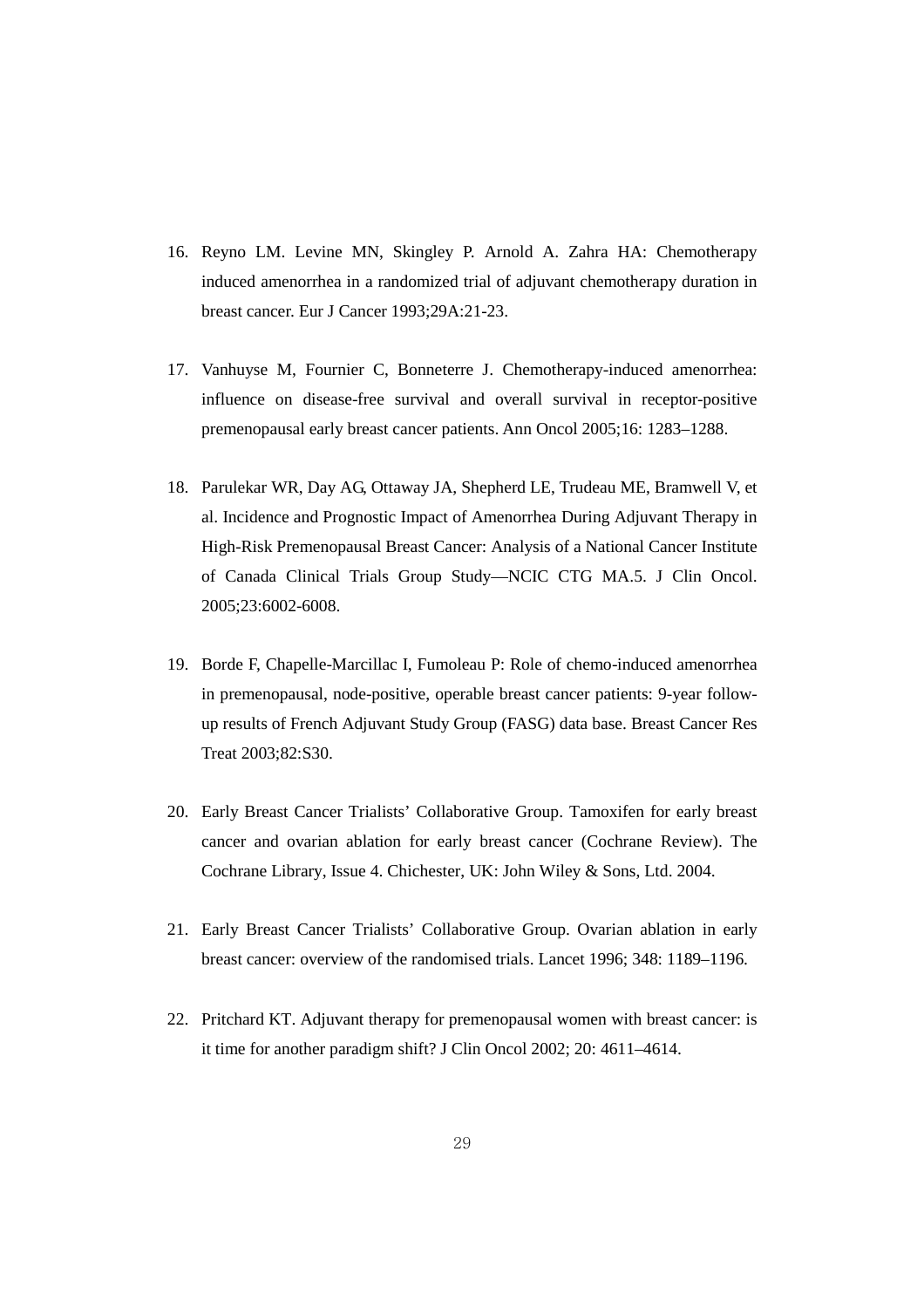23. Early Breast Cancer Trialists' Collaborative Group. Effects of chemotherapy and hormonal therapy for early breast cancer on recurrence and 15-year survival: an overview of the randomised trials.Lancet 2005;365:1687-1717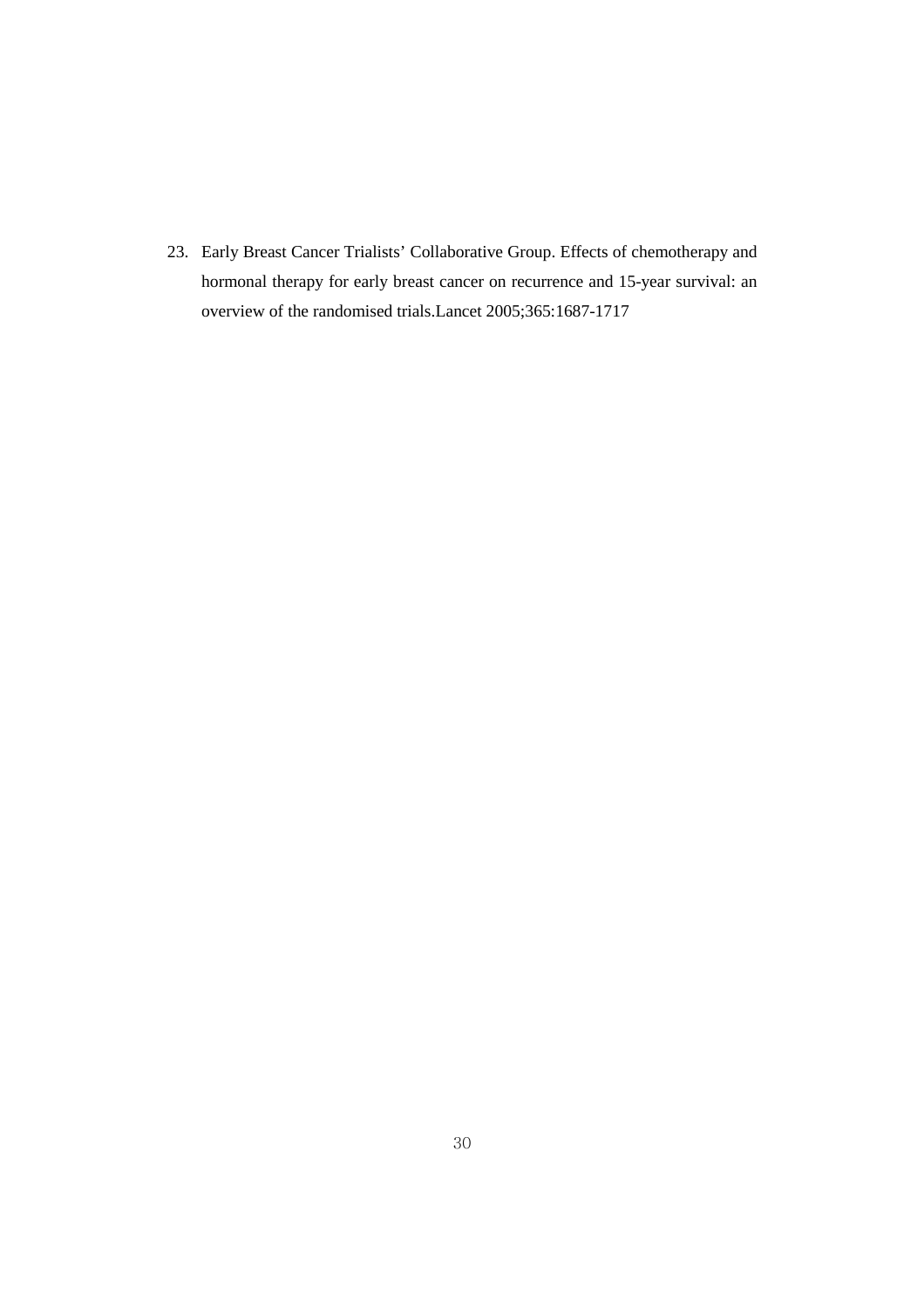국문 요약

#### 폐경전 유방암환자에서 항암치료에 따른 무월경

#### 발생이 예후에 미치는 영향

<지도교수 정현철> 연세대학교 대학원 의학과

#### 신현준

배경: 유방암에서 수술후 항암치료는 무병생존율과 전체 생존율을 높이는 것으로 알려져 있으며, 세포 독성을 가진 항암제들이 조기폐경을 일으키는 것으로 알려져 있어, 본 연구에서는 폐경전 유방암환자에서 항암치료에 따 른 무월경의 발생에 영향을 미치는 요소와 항암치료에 의한 무월경이 예후 에 미치는 영향에 대해 알아보고자 하였다.

방법: 1995년부터 2000년까지 본원 암센터를 내원하여 수술후 CMF (cyclophosphamide, methotrexate, fluorouracil) 또는 FAC(fluorouracil, adriamycin, cyclophosphamide) 항암치료조합으로 치료 받은 폐경전유방암 환자 208명을 대상으로 무월경 발생율을 비교하며 무월경이 발생한 환자와 발생하지 않은 환자간의 무병생존율, 전체생존율의 차이를 비교하는 연구 를 진행하였다.

결과: 무월경이 발생한 군은 발생하지 않은 군에 비하여 연령이 유의하게 높았으며(44세(28세-53세) vs 36세(25-49세).p=0.000), Tamoxifen을 사용 한 군에서 사용하지 않은 군에 비하여 무월경발생율이 유의하게 높았 다.(59.6% vs 40.4%. p=0.026). 무월경발생군이 발생하지 않은 군에 비해